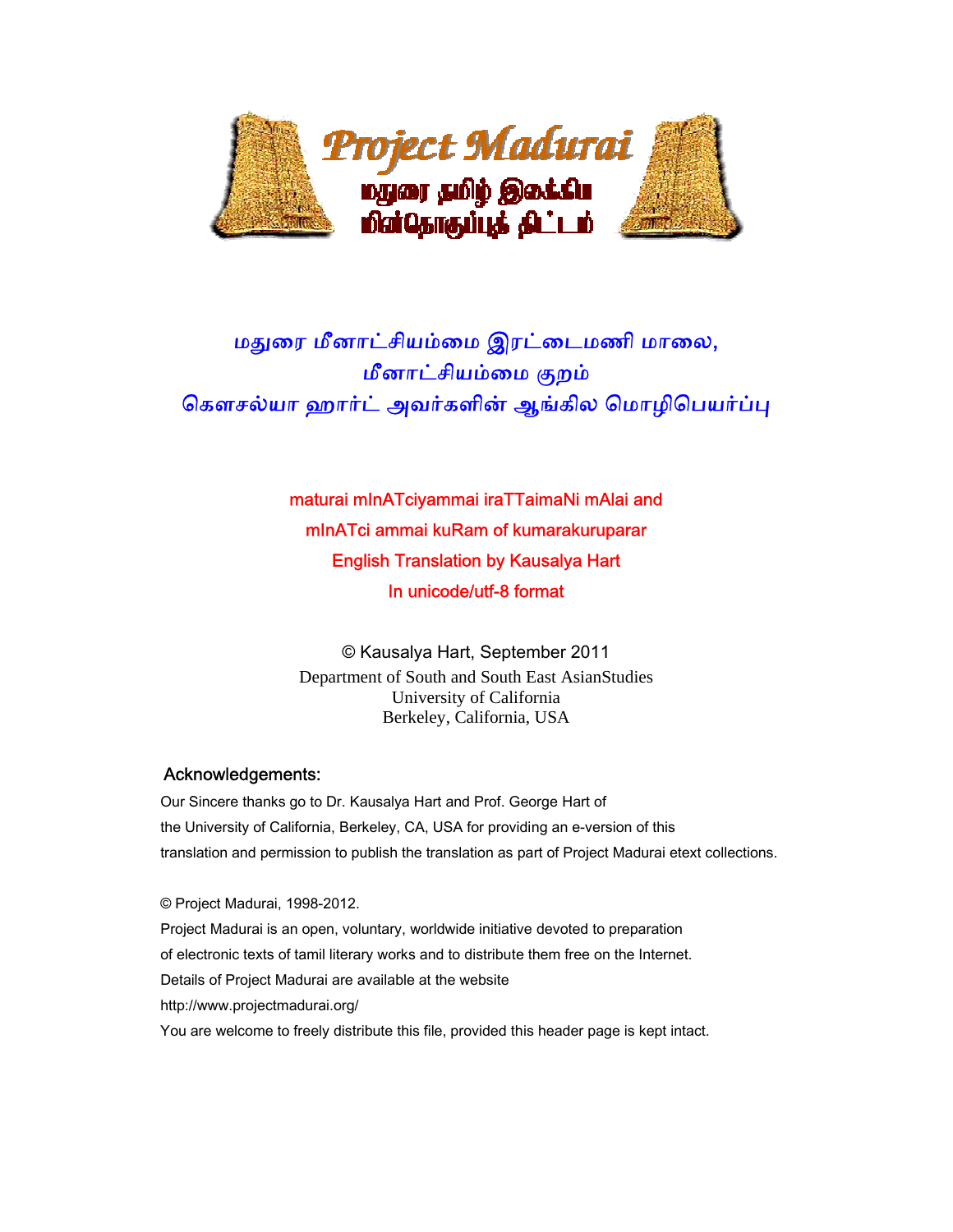English Translation of Maturai mInATciyammai iraTTaimaNi mAlai and mInATci ammai kuRam of kumarakuruparar by Kausalya Hart Department of South and Southeast Asian Studies University of California, Berkeley, CA, USA 2011

# 1. Madurai Meenakshi Irattai Mani Maalai

### by Kumaraguruparar.

 note : The e-version of the Tamil verses of this work (in Tamil Unicode format) has been published earlier under PM release #170:

- 1. O beloved goddess, you are a fertile green creeper, blooming in all the seven worlds. You are the beloved of god Shiva who has an eye on his forehead and a dark cloud-like neck. O mother, you are a precious thing in the flourishing kadamba forest. Your devotees who receive your grace will not have any trouble.
- 2. O beloved goddess,

 you share half of Chokkanaadar's body and embrace his eight arms, and your mountain like breasts quarrel with him.

 You left him for a while because you wish to show him the benefit of love quarrel. O goddess,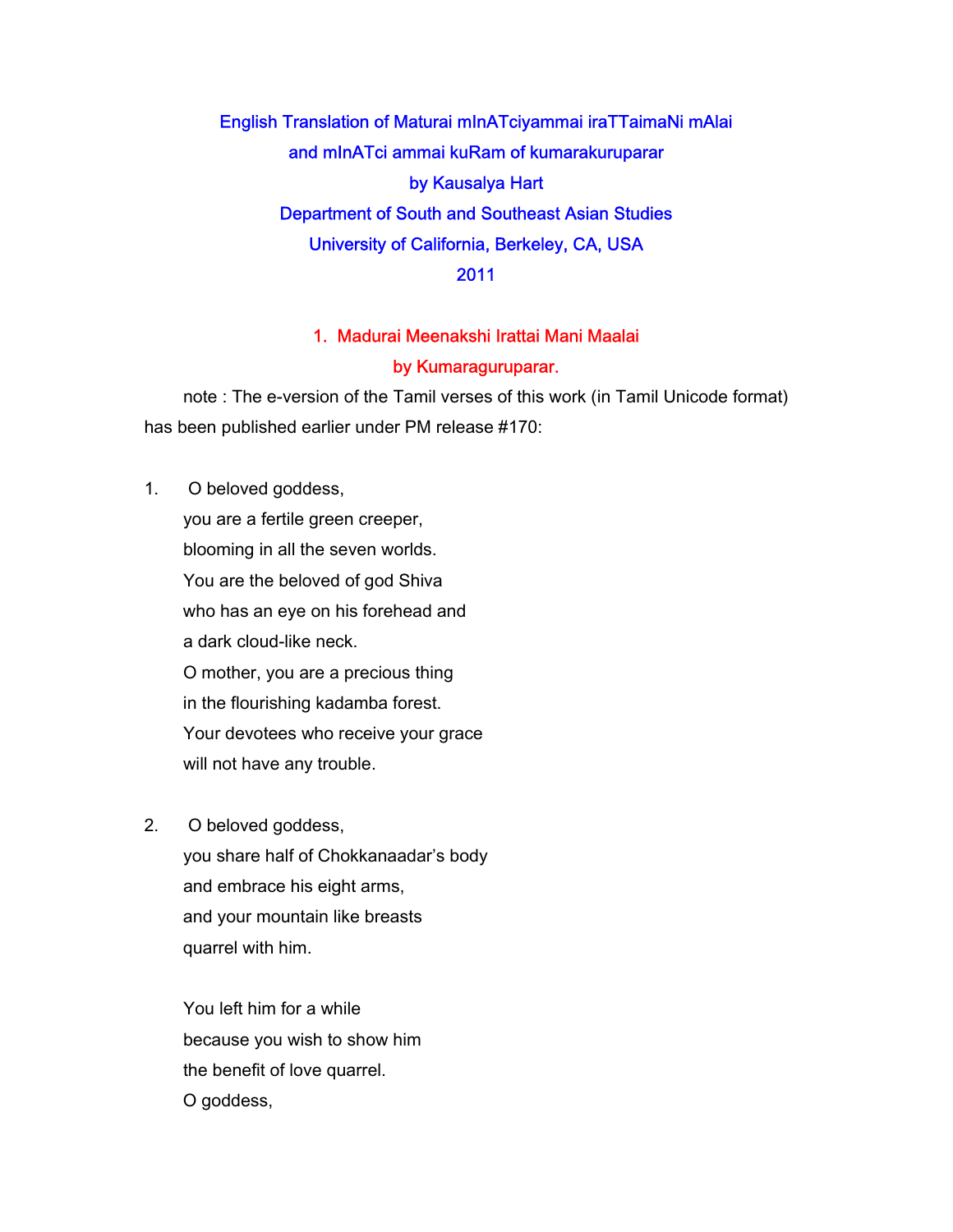you need the grace of god Shiva, your husband. Your divine plays fill my auspicious heart with joy of devotion.

3. You and three-eyed Shiva gave birth to the young elephant god who pours out rut,

> You stay in the kadamba forest stealing the heart of Shiva with love.

 Our father Shiva composed a poem for his devotee Panapathran, so that he could get gold from the king.

 O goddess, you took half of his body and stay there. Is it not cruel to do this? They say that you have good qualities and how it is possible for you to do this?

4. O goddess!

 god Shiva seeing your kind nature, requested you to marry him, you accepted it and embraced his chest lovingly.

Even though you knew that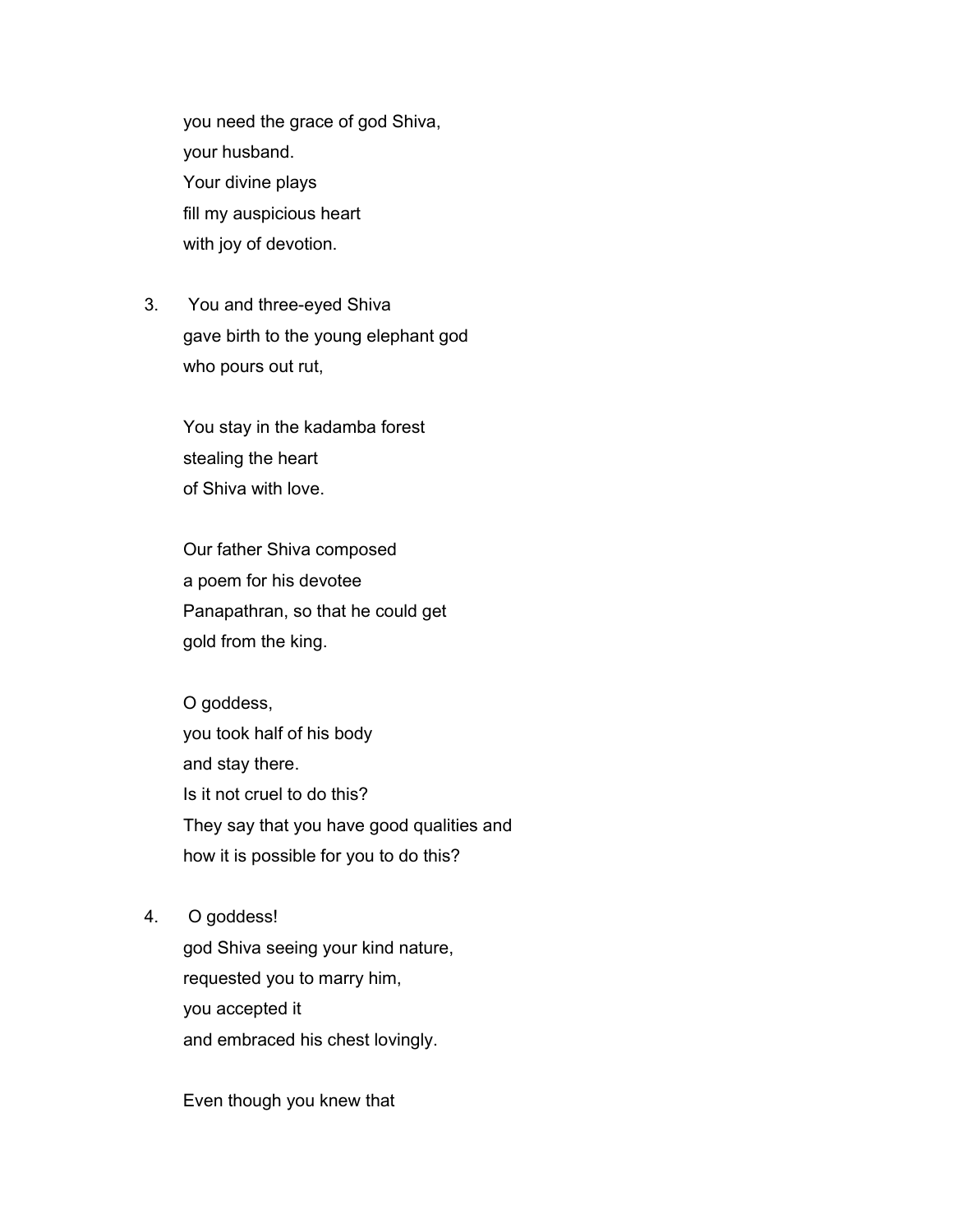your sweet lord Shiva has a snake on his body, you did not refuse to marry him, and shared the left side of his body. O goddess, you have lovely breasts and you are worshipped by women decorated with precious bracelets.

### 5. O sweet honey,

 what is the use of you giving your young Pandyan country to Shiva who has a dark neck ? Even after receiving the Pandyan country he doesn't stop begging every day.

 He composed a poem and gave that to a poor brahmin Dharmi, so that he could get gold from the king.

 If Shiva has heavy breasts like you would he be able to dance changing his right leg to left in Madurai?

6. O goddess Karpuravalli, your fragrant hair is decorated with flowers. You rule in the kadamba forest of Madurai where excellent Tamil flourishes, protecting all the worlds.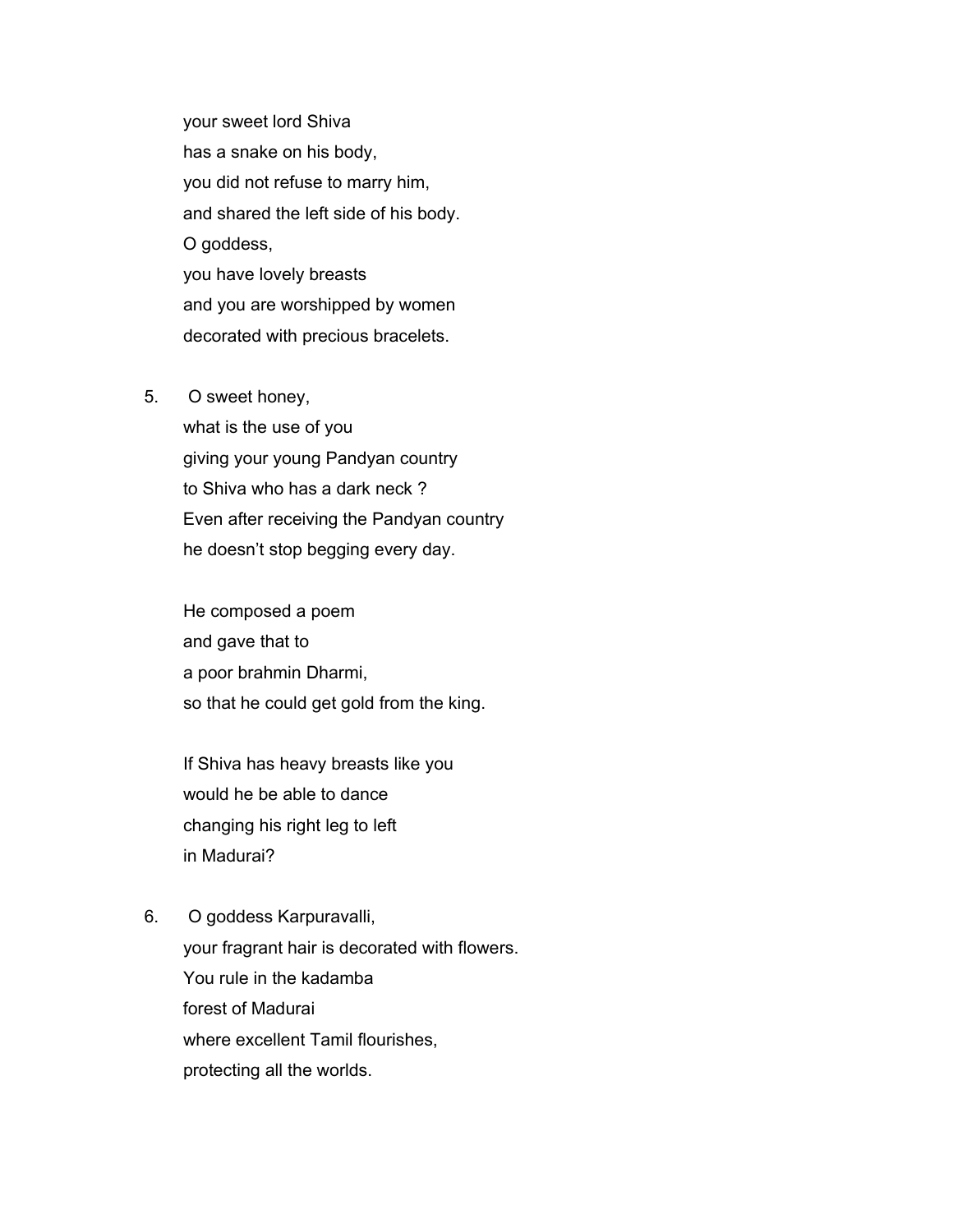God Shiva, the ocean of joy who dances in the silver hall seeing your dark fish-like lovely eyes wishes to play with you. You see the divine river Ganges flows on his jata, and you quarrel with him, because you are jealous of the Ganges.

7. O goddess, precious Karpuravalli, you are a beautiful creeper in the kadamba forest. You, the Abhisheka valli, are eternally young.

> You make the great god Shiva to act as you wish. There are no other divine acts, for you, except making us, your devotees to sing and listen to your praise.

8. You are as lovely as a lotus blossom. You, the divine one, are as fragrant as camphor. As Shiva, the god of Madurai bows to you touching your lotus feet with his head, the umathai flowers on his head makes your feet fragrant. Even though that famous lord Shiva, burnt the three forts of his enemies using the Meru mountain as his golden bow. to protect the gods, he bows to you. What is the use of such valor?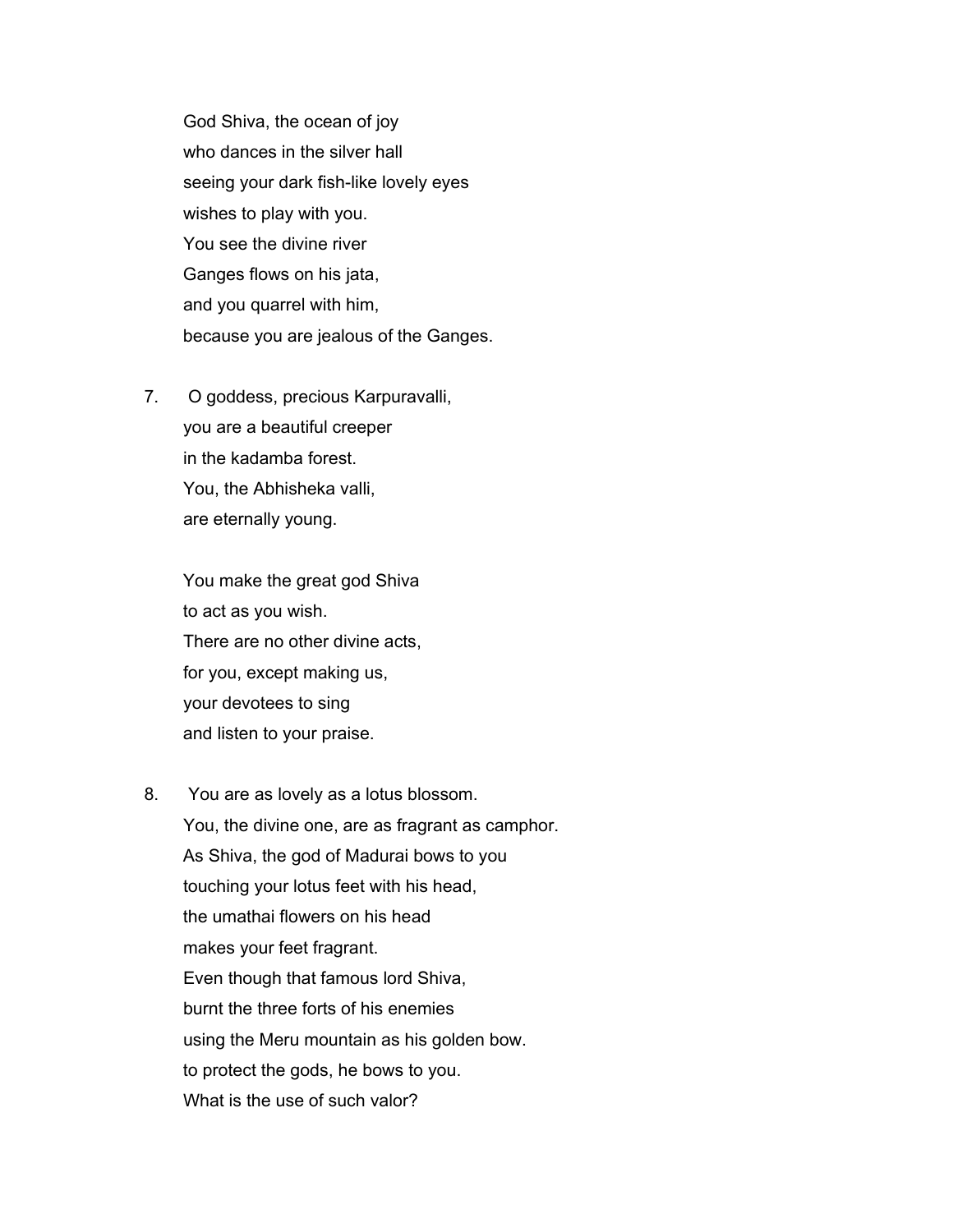Isn't he crazy that he bows to you and his head touches your feet?

- 9. O goddess of the kadamba forest! my heart is a small house for you and you have not yet come to live in it with your husband, the joy of yours. Wouldn't it be a suitable abode for you? My heart is filled with darkness. O lustrous one, you rise and come, light up my heart and stay there.
- 10. The roaring Vaikai river flows from the Southern hills, where golden shining lotuses bloom and our cool excellent Tamil flourishes in those hills where gentle breezes blow.

 The golden temple of Thiruvaalavaay flourishing with karpaga flowers and my melting soft heart are the temples for goddess Karpuravalli, who steals the strong heart of Chokkar.

11. O my heart,

 you are a divine temple for the goddess Abhishekavalli. whose hair is as dark as cloud. O Yama, if you come to me against the will of my goddess, I say it is not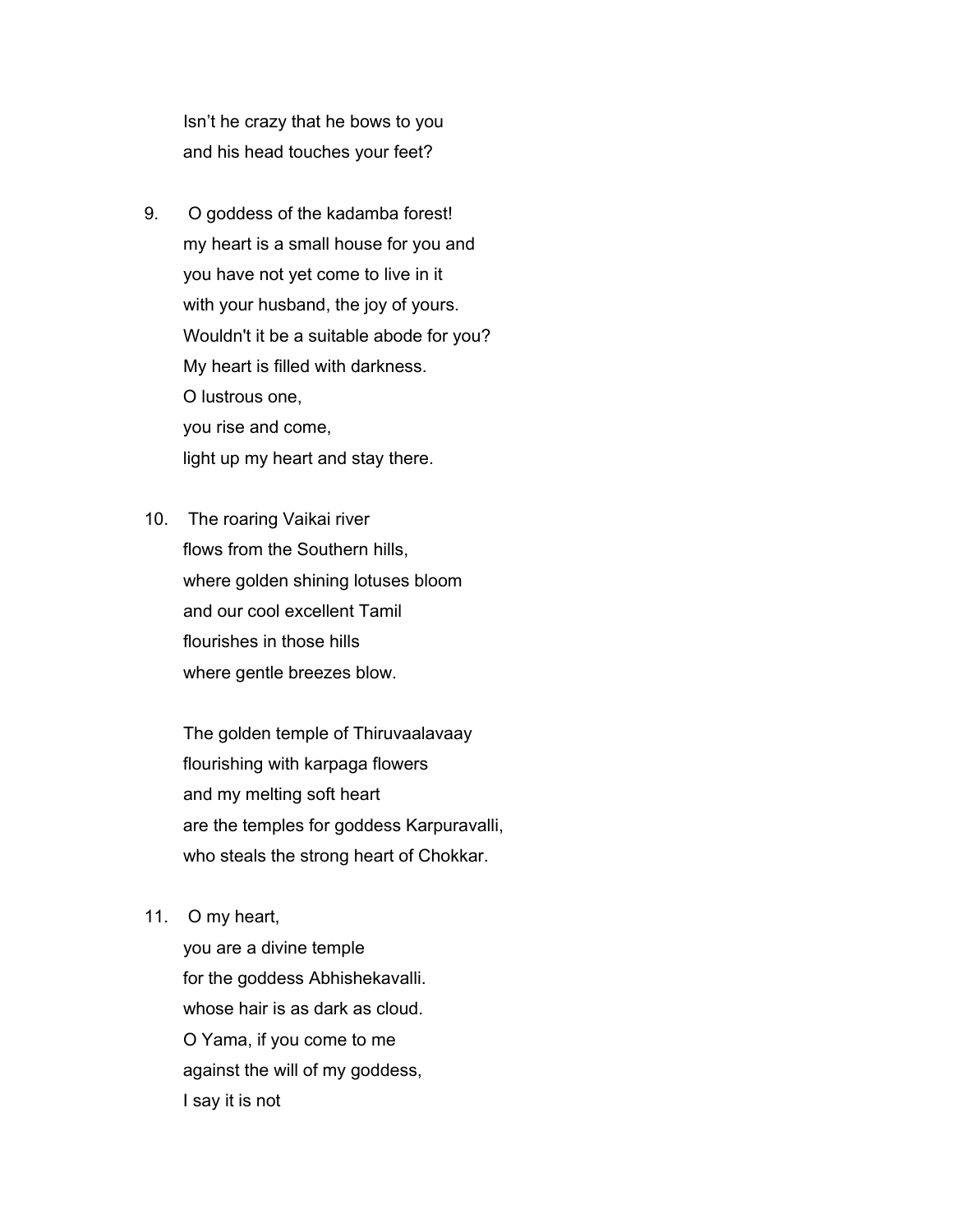the right thing for you to do.

12. O goddess,

 you are the sweet nectar, and the dear daughter of the southern king, and you stay in the golden temple of Alavaay protected in all directions by eight heroic elephants, with hanging trunks.

 You are the remedy for all our troubles. I am born in this world to suffer. I want to reach the lotus feet of the unique god Shiva of Alavaay. Help me.

13. You, the beautiful golden creeper, gave the southern mountain and your lovely Pandyan land to Shiva, precious like a golden hill and the king of the Himalayas, the silver mountain.

> The mark of your breasts are pressed on Shiva's chest, when you embraced him tightly. Isn't the fragrance of your breast the cause of his fragrance?

14. "You are as precious as a diamond and an emerald, and you are the remedy for our troubles. " I will not worship you and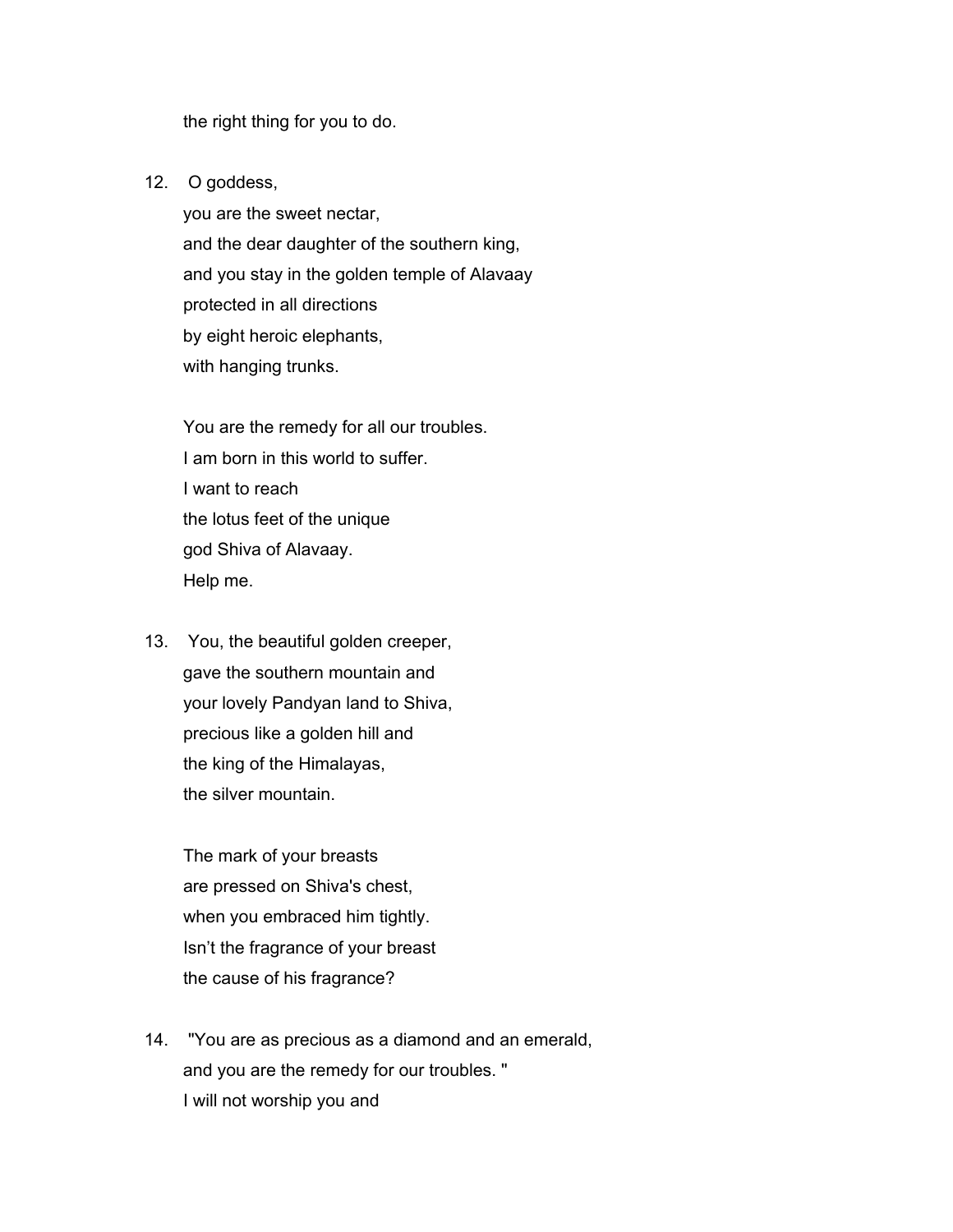praise you with these words as those devotees. I will not approach those devotees who praise you with such words. I will not go away from here to them.

 O lovely jewel of beautiful Madurai. I will tell you my wish. I know you are the mother of all creatures, and I will not go anywhere from here leaving you .

15. O goddess Karpuravalli, your hair is tied up beautifully as a bun on your head. You smile sweetly and your long spear-like eyes dart like kendai fish. You have a red mouth as lovely as murungai blossoms.

> When you entered my heart, at the same time the goddess of art Saraswathi entered my tongue so that I could praise you with my poems.

16. O goddess,

 you share half of god Shiva's body. I have a tongue just to praise you, and a mind to meditate upon you only. I have learnt excellent Tamil poems to praise you.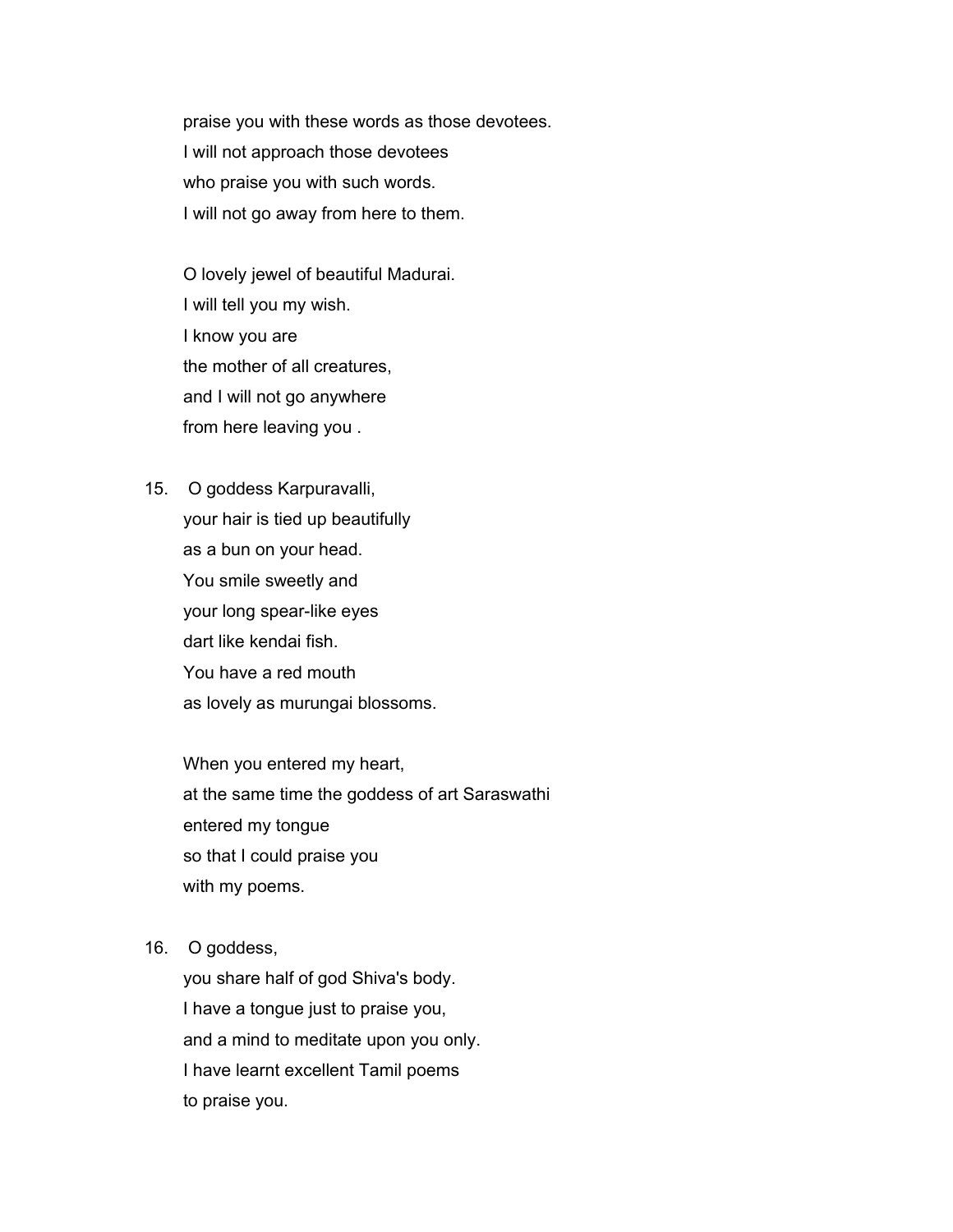The kadamba forest where you stay blooms with lovely flowers that drip honey. O goddess, I do not have string to tie a garland and decorate you.

- 17. The goddess as beautiful as a puvai bird wears the flowers of kadamba forest. She accepts the poetry that I compose. My mouth and heart praise her golden feet every day. My words are fragrance for her feet as soft as flowers.
- 18. O divine one,

 please adorn my poems thinking that they are beautiful. Are you ashamed to accept them because Tamil words have faults like the poet Nakkirar said? O goddess, you stay in the divine Kudal city with god Shiva who burnt the three forts just smiling at them. Do you both have faults just like the faults of the words and their meanings in Tamil as the poet Nakkirar told you?

### 19. O goddess,

 Lakshmi, the goddess of wealth, who stays on a blooming golden lotus, serves you.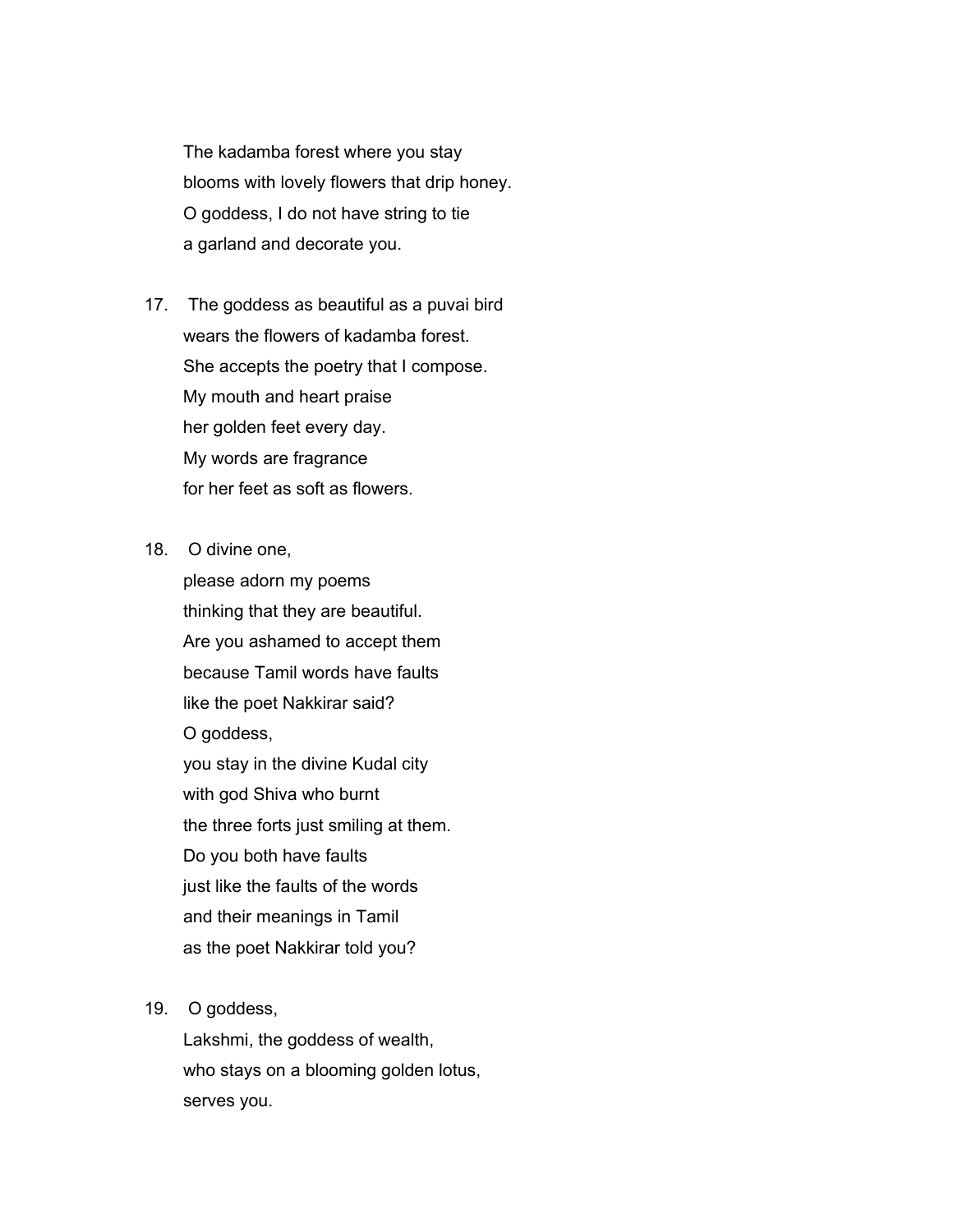You stay in the kadamba forest blooming with flowers, in southern Madurai and your devotees wait to praise you.

20. O goddess of Kudal city, are you Goddess Lakshmi, precious like gold, who stays on a lotus? Does the goddess Saraswathi belongs to your parental home?

 O goddess, Karpuravalli! you leaving your birth place, the Kudal city, and your in laws' place, the Kailasa mountain, entered my worthless lotus heart with God Shiva. What is the reason for the goddess to do this?

-------------------------------------

# 2. Madurai Meenakshi ammai kuram

 Note : The e-version of the Tamil verses of this work (in Tamil Unicode format) has been published earlier under PM release #171:

Praise of Siddhi Vinayakar

 Let me praise the feet of Siddhi Vinayaka, our help, who has a long dotted face, two wide ears dripping with rut, one tusk, a long trunk and an opened mouth, heroic cheeks and small eyes.

 Let god Ganesa bless me so that I could compose kuram poems in sweet Tamil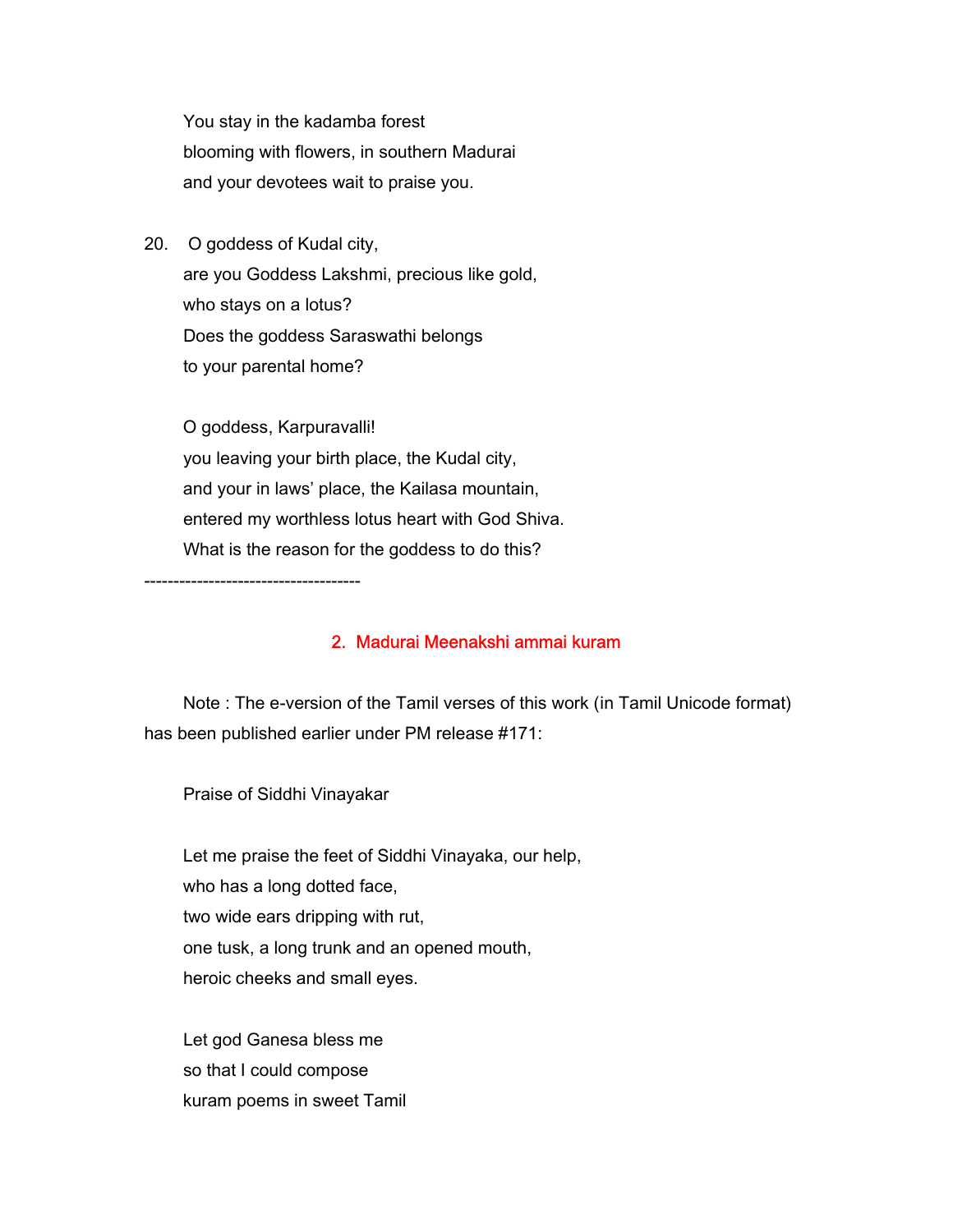praising the fish-eyed divine goddess, Karpuravalli whose hair is decorated with flowers. She is the queen of Madurai surrounded with groves where the clouds float.

1. O ammee,

 I am the gypsy come from the southern Potiya hills, where the sweet moon shines on its peaks that belong to the fish-eyed goddess who stays in Madurai where the fertile groves bloom with flowers.

2. O amme!

 I am the gypsy come from the southern Potiya hills where the pure white waterfalls drop and bring gold and pearls, from the hills of the fish- eyed goddess who stays in the beautiful Madurai flourishing with fertile sugar cane fields and luscious paddy fields.

3. O amme,

 the Chola king Karikaalan and the southern Pandyan kings planted their tiger emblem and the fish emblem on the Himalayas, the northern mountain and ruled that land.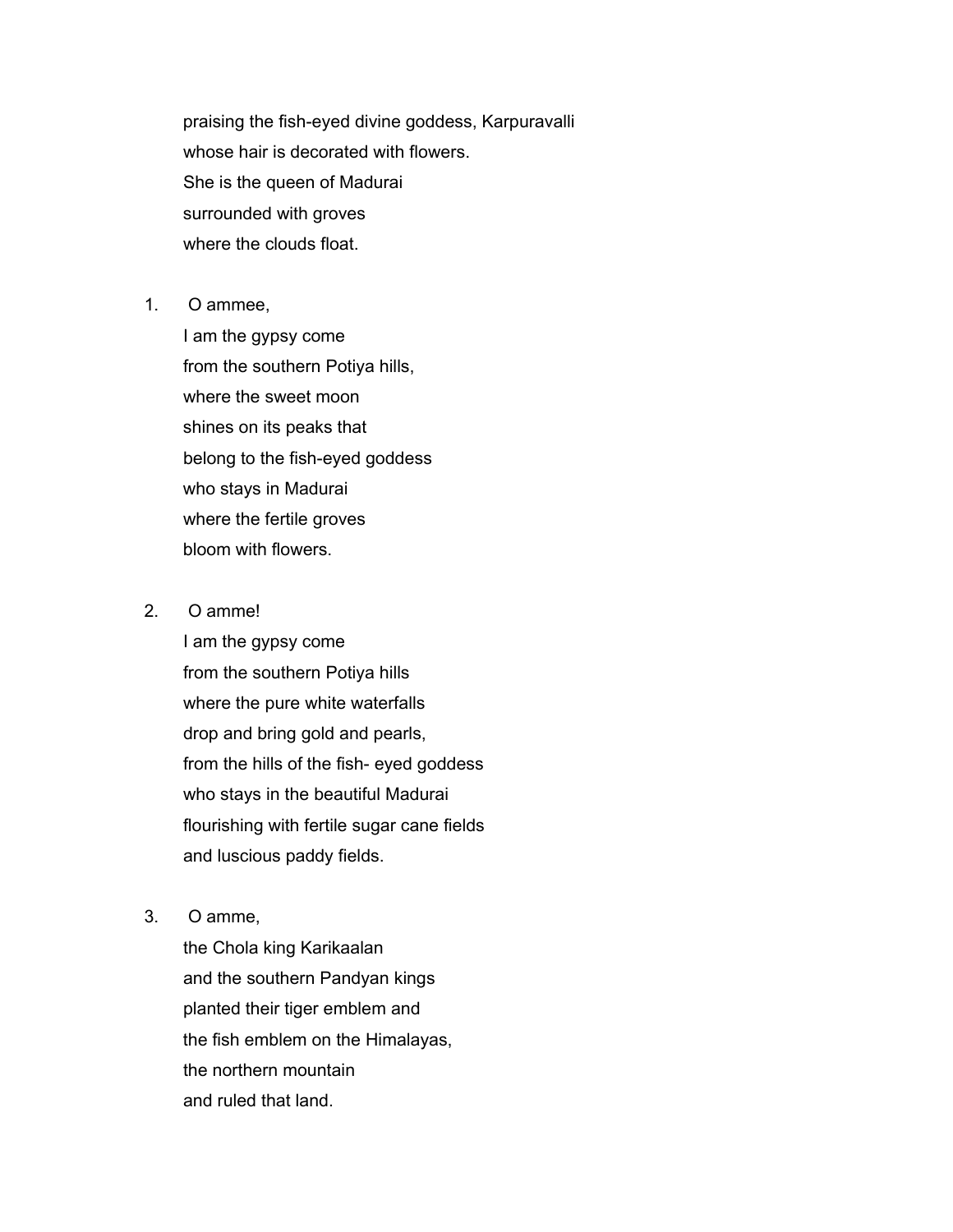She is as beautiful as a doll and she is the precious daughter of southern Pandyan king. She has coral-like lips, fish-like eyes, and her words are as sweet as fruits. Her hair is decorated with fragrant lotus flowers, swarming with bees.

 I am the gypsy come from the Potiya hills where the Tamil sage Agastya stays and worships in his mind the feet of the goddess, decorated with anklets.

### 4. O amme,

 the goddess is young forever. Her breasts are decorated with kumkum. Her hands are lovely like blooming lotuses. Her eyes frolic like fish. She composed the Vedas. She shares half the body of Shiva, the Chokkalingan whose feet are adorned with sounding anklets.

 O You are lovely as a kollippaavai! you will join god Shiva and be happy.

5. O amme!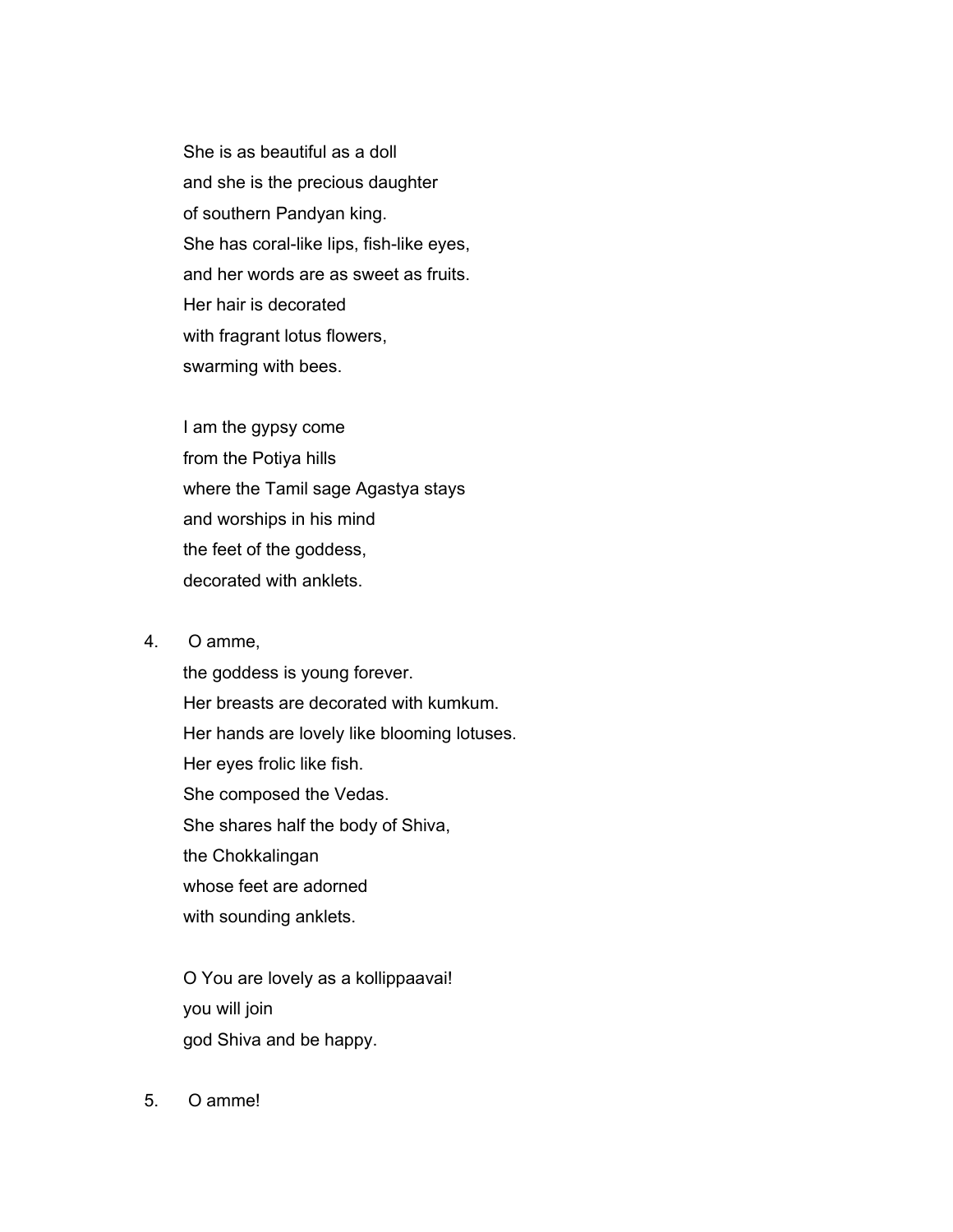you are a lovely creeper. You shine like gold. You are as beautiful as a peacock. Your voice is as sweet as a cuckoo that sings beautifully. O amme, Shiva, the 'pazi anji chokkar' will come to you and love you.

## 6. O amme!

 smear the floor with fragrant paste. Put a turmeric god Ganesa on it. Decorate the floor with shinning kolam. Put a pot full of grain in the middle of it.

# 7. O amme!

 give me your hands adorned with rings. I will tell your fortune. The god Shiva, who shares half of his body with the lovely fish-eyed goddess will give his grace to you. He will come to you and love you.

# 8. O amme!

 who could make fun of me saying that the kuri that I tell is false?

# O amme! you have soft fragrant hair,

 and surely the handsome Saundara maarar will come and embrace you.

9. O, amme,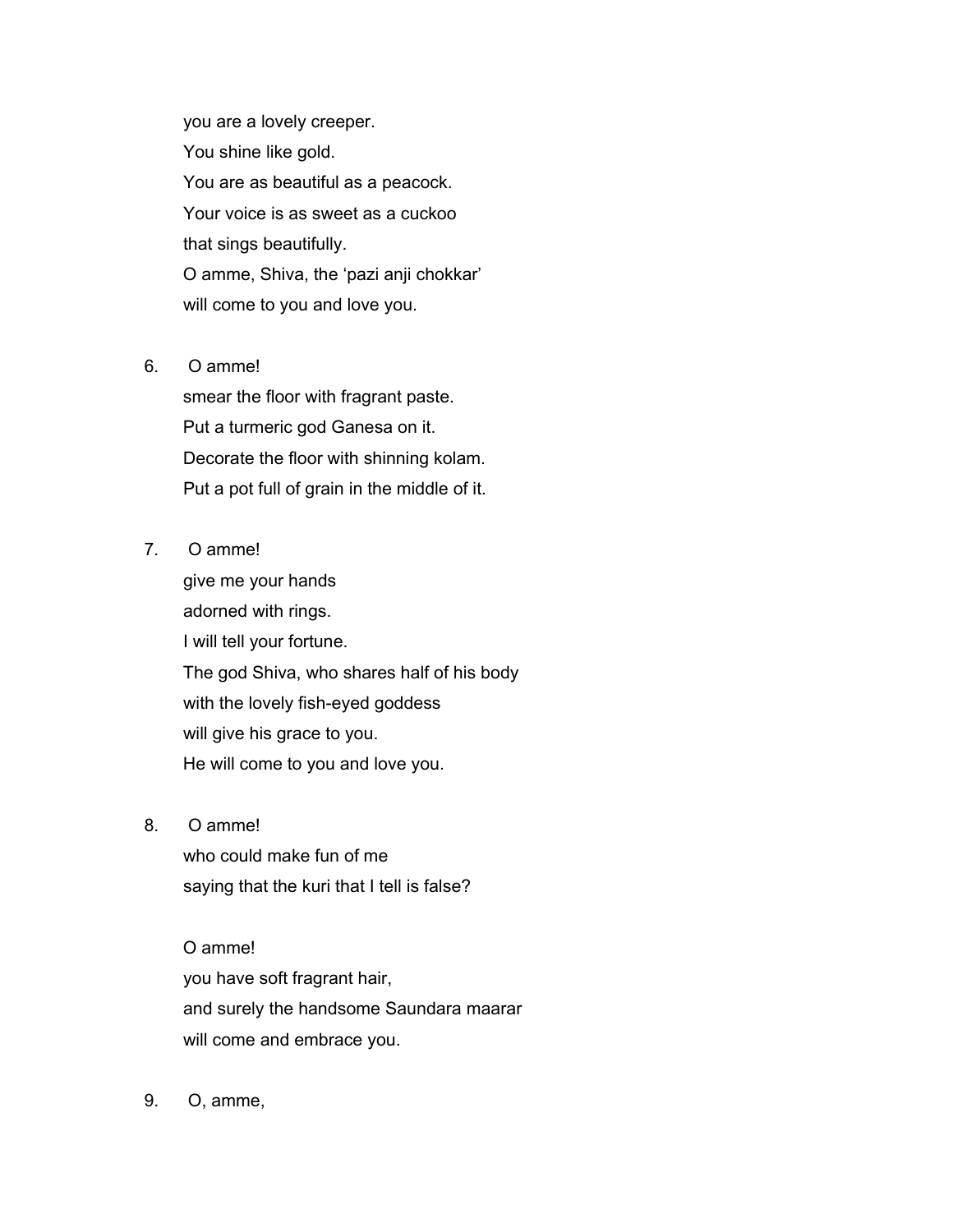you are young. Give me your lovely hand, and I will tell the kuri, that you wish to hear, come. The gracious god Chokkalingan who shares half of his body with our fish- eyed goddess will come and embrace you.

### 10. O amme,

 place clothes and money in the place of worship. Your love will be fulfilled. I will tell you, the god of Kailasa the king of Madurai will come and embrace you.

# 11. O amme,

 you are as lovely as a blooming creeper and your waist is small .

 The kuri on your hands and face shows good luck.

 The lizard making noise in the right corner. is good luck for you.

 The seven virgin goddesses came and told me that the kuri that I tell will become true.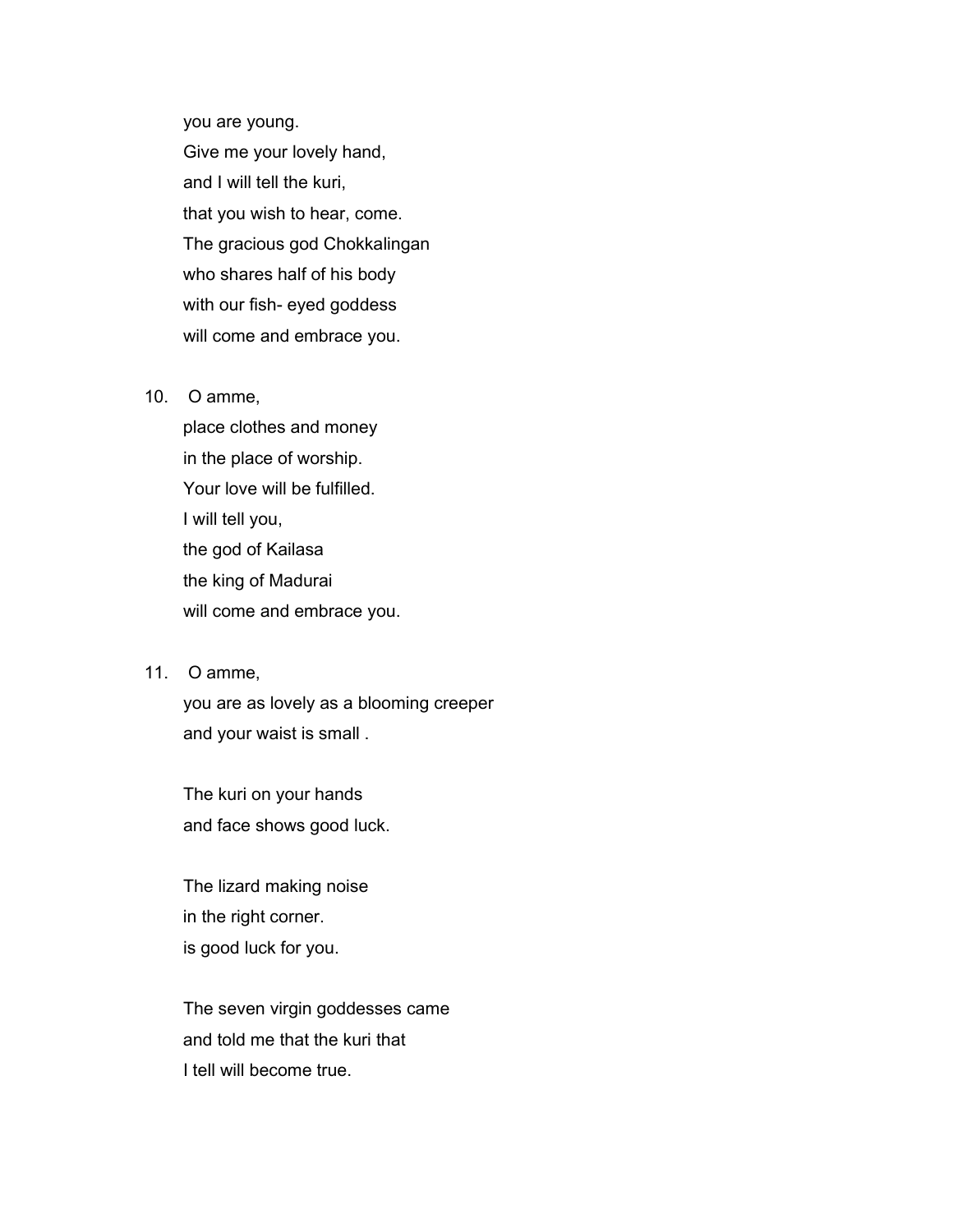My left eye throbs and that tells me that my kuri will be true.

 Would all these signs tell me that what I say will be false? You will embrace the chest of Shiva that has the marks of the bracelets and breasts of the fish- eyed goddess, pretty as a puvai bird.

12. O amme,

 the mighty eight hills-like elephants in all eight directions protect the earth goddess.

 The earth goddess's two large mountains are her two breasts. The king of snakes who has thousand heads, and mouths, carries her on his head.

 My mountain is the southern Potiya hills, where gentle breezes blow always, lovelier than the northern mountain.

13. O amme.

 the moon shines with bright rays and crowns the top of my mountain.

The breezes love to play in our hills,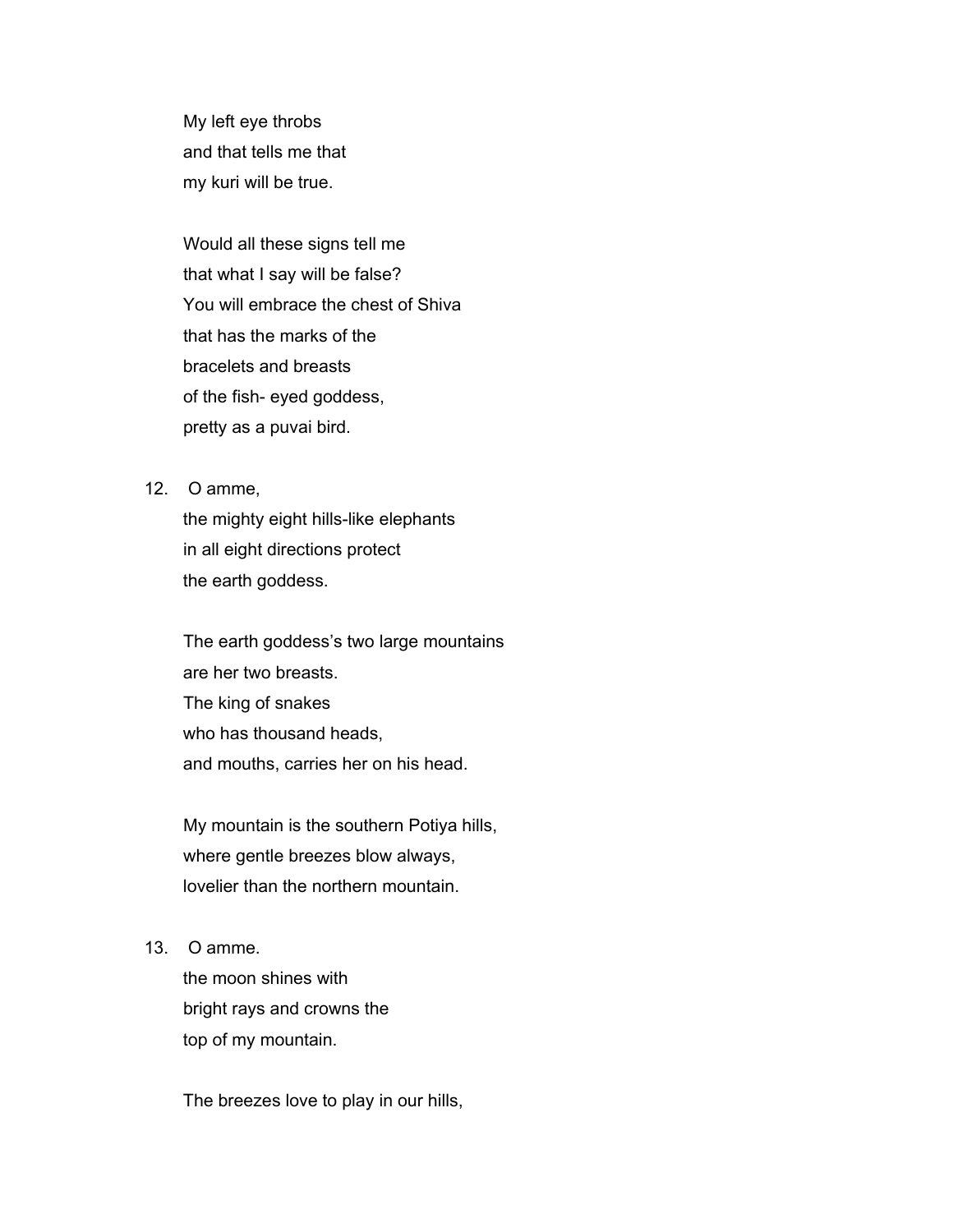and the dark clouds float all over our hills.

 The Tamil sage Agastya lives in our hills.

 Waterfalls spray and drop bubbling with water in our hills, just like the divine grace that our fish-eyed goddess pours on her devotees. That is the Potiya mountain where I come from.

14. O amme!

 murderous elephants pour ruts from their ears, wander and trumpet in our hills.

 A soft gentle breeze blows pleasantly in our hills and lovely southern Tamil flourishes in our country.

 Our Potiya hills are beautiful with high golden peaks and its slopes are filled with flourishing groves. Happy swans play in the deep pond on the slopes.

 The fish-eyed goddess, who has curly hair,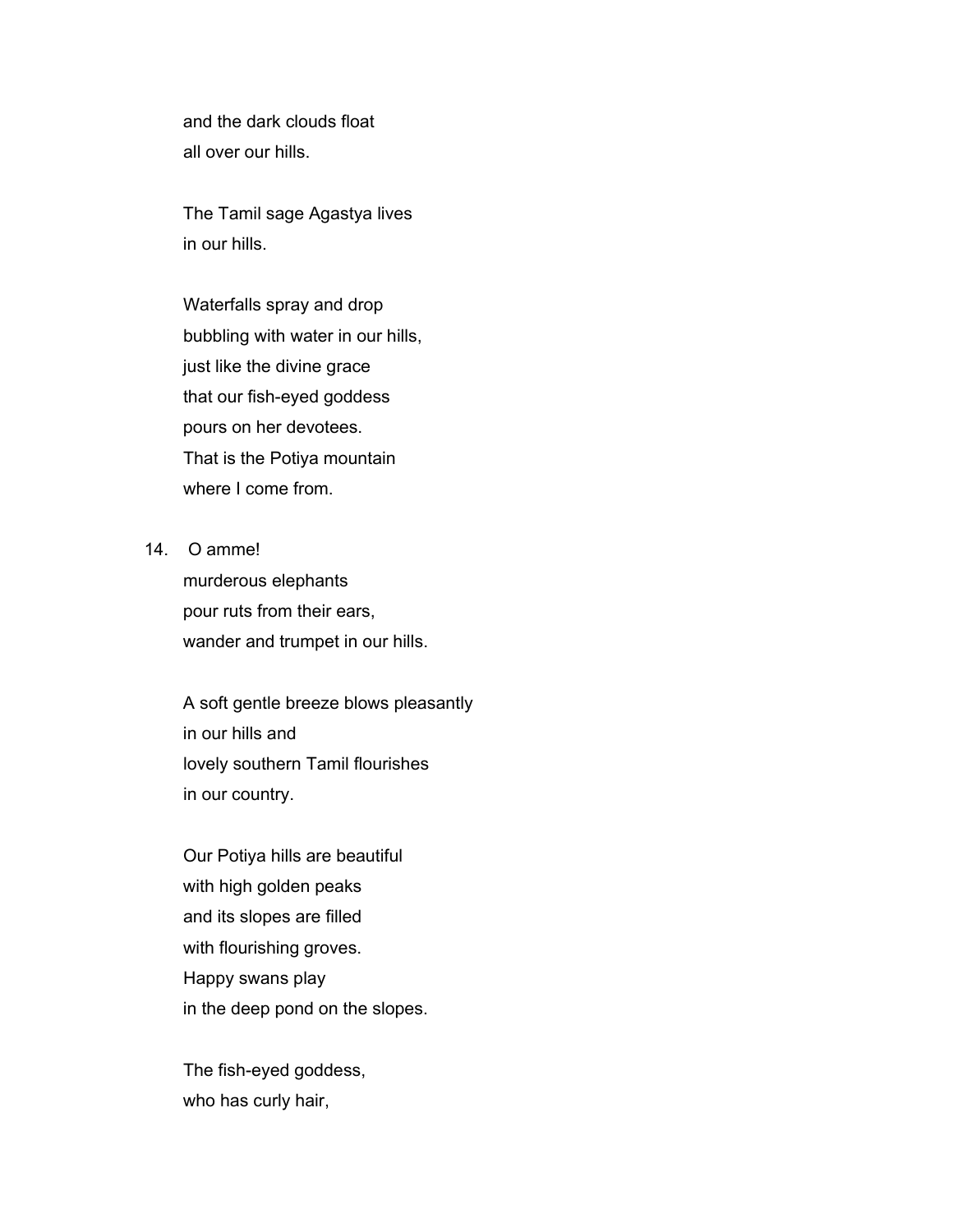like the sand of the seashore, and as lovely as a female elephant, rules our mountain. I come from that Potiya hills.

15. O amme,

 fragrant breezes blow pleasantly in our hills. Northern and southern arts flourish in our hills.

 The prince Karthikeya plays on our hills. Gold and nine types of jewels grow on our hills.

 The fish-eyed goddess stays happily in our Potiya hills, protecting the world. I come from that Potiya hills.

# 16. O amme!

 Lions and heroic elephants play together on one side. Angry tigers and tender deers stay happily together on one side. Strong bears play with gentle deer together on one side. Snakes and lovely peacocks feast together on one side. O amme, such is the unity and peace in our hills.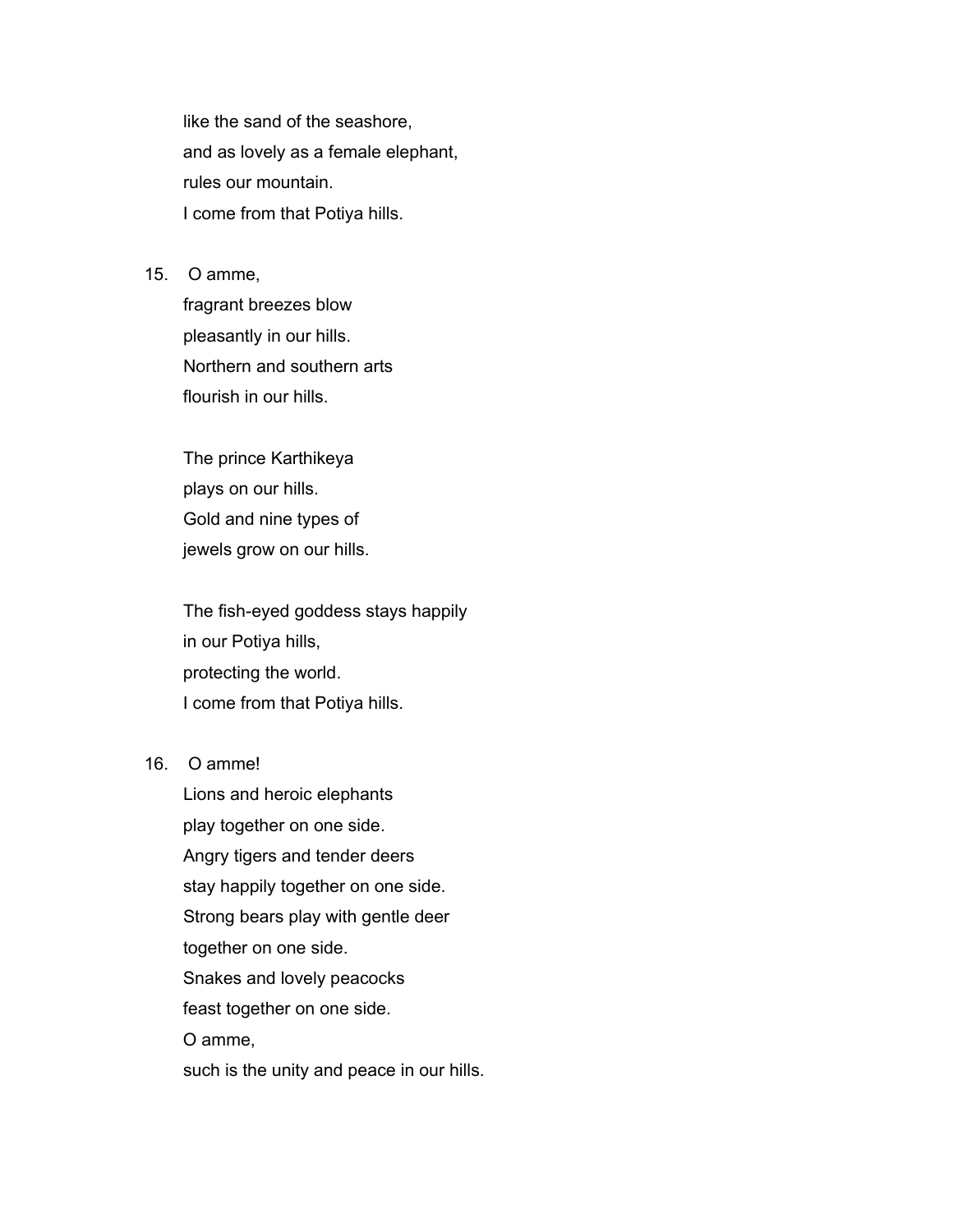The sage Agastya stays in our southern hills and worships the beautiful lotus feet of our goddess Abhisehakavalli. She rules this beautiful world, wearing shining golden crown, sitting under the shadow of a white canopy. I come from that Potiya hills.

#### 17. O amme!

 the lovely, round breasts of the goddess are decorated with diamonds.

 The young fish-eyed goddess as lovely as a green fertile creeper, gave birth to Murugan who has twelve arms and wears the garland of victory.

 Our innocent little girl Valli has wide large eyes. We gave her in marriage to young Murugan who has fragrant hair. I come from that great gypsy family.

18. O amme!

 we dig the dirt and take the valli roots that grow under the flourishing creepers.

 We select kurinji flowers and make garlands stringing them together with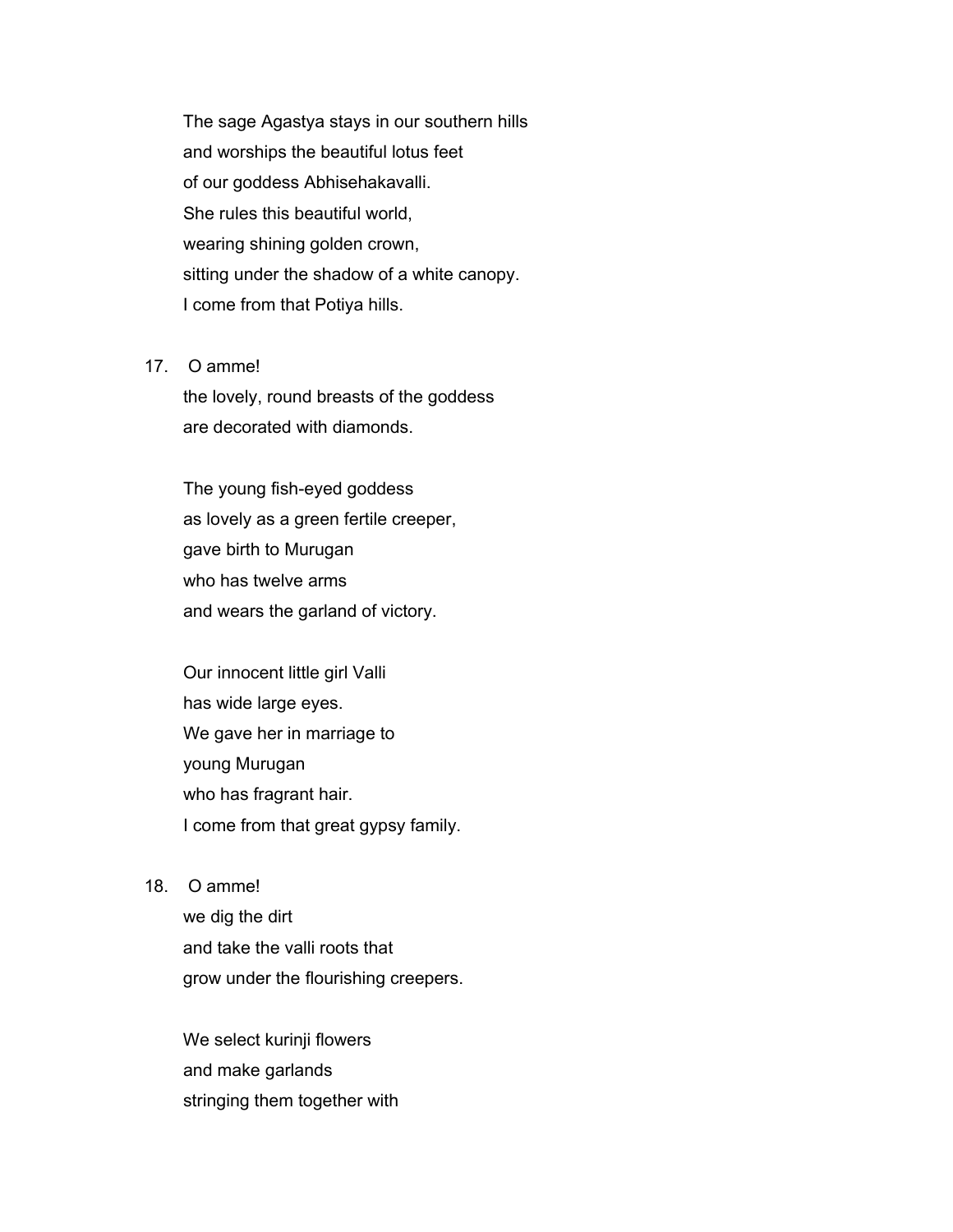mullai blossoms.

 We drink the sweet juice squeezed from the fruits, mixed with honey.

 We happily wear the clothes made of green tender leaves and bark of trees.

 We feed our guests, delicious food made of millet flour and sweet honey.

 We sleep on the bed made from the skin of an angry tiger.

 When we get up, before we go to work we worship the feet of the fish-eyed goddess. See amme, this is the tradition of our gypsy family.

19. O amme!

 In our mountain, the cruel tigers look at the tender deer with kindness.

 Pounding stones used to crush new millet and grains, stay on the patio of every house.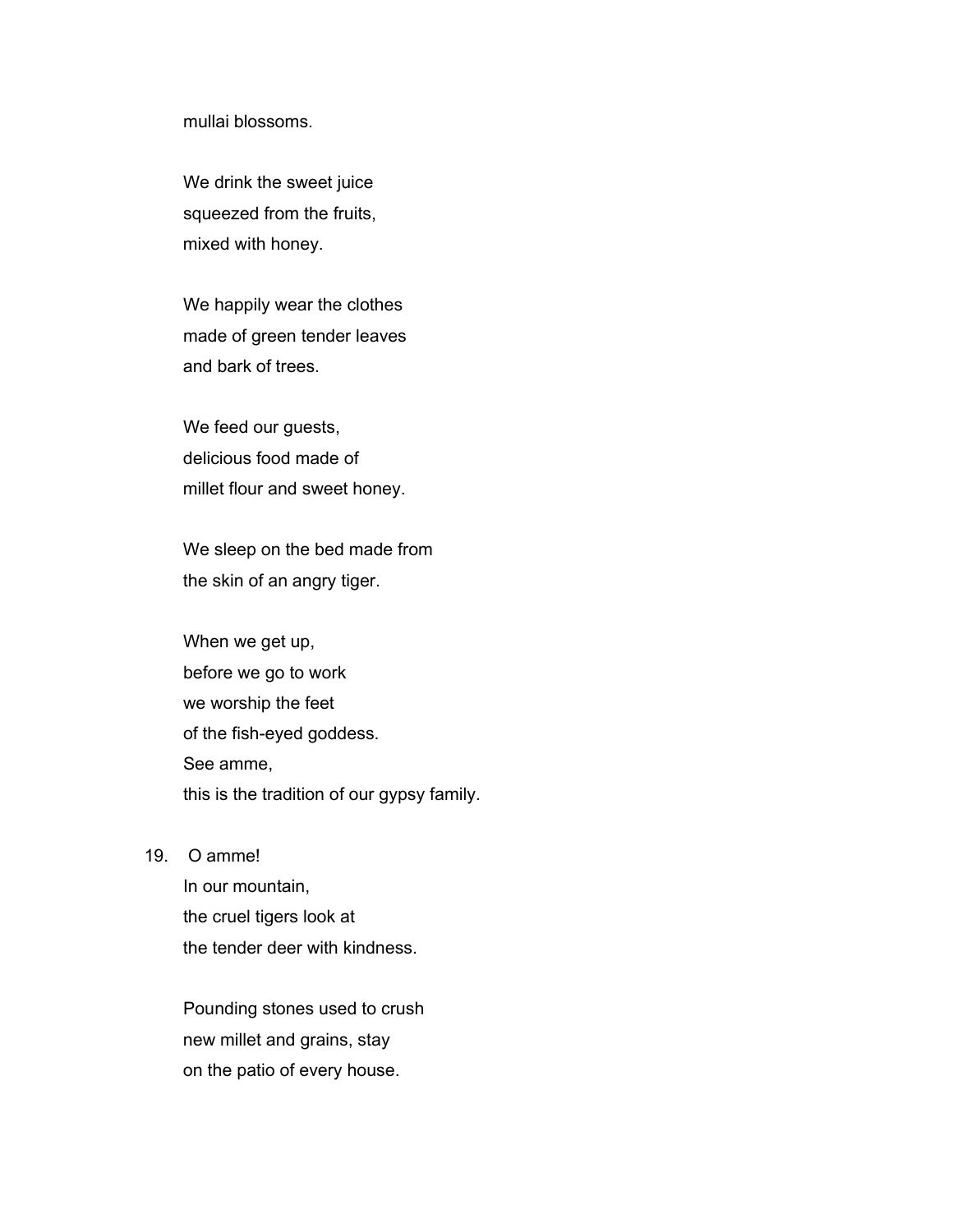The tigers with lines on their backs, sleep in the mountain caves with elephants.

 The white water falls drop down from the dark mountain with roaring sound.

 Some nets and many ropes hang on a pole in front of our patios.

 Small tudi drums and large drums are beaten and their sounds echo in all directions.

 The deer cubs and the baby elephants play together in our back yards. Such is the kurichi village where the people of our gypsy family live.

### 20. O amme!

 the gypsy of Palani hill, Murugan married our girl Valli. He is the son of Shiva, the gypsy of the silver hills. Our family gave Palani hills, our kingdom to the groom Murugan.

 What a large dowry for the groom! We became poor now.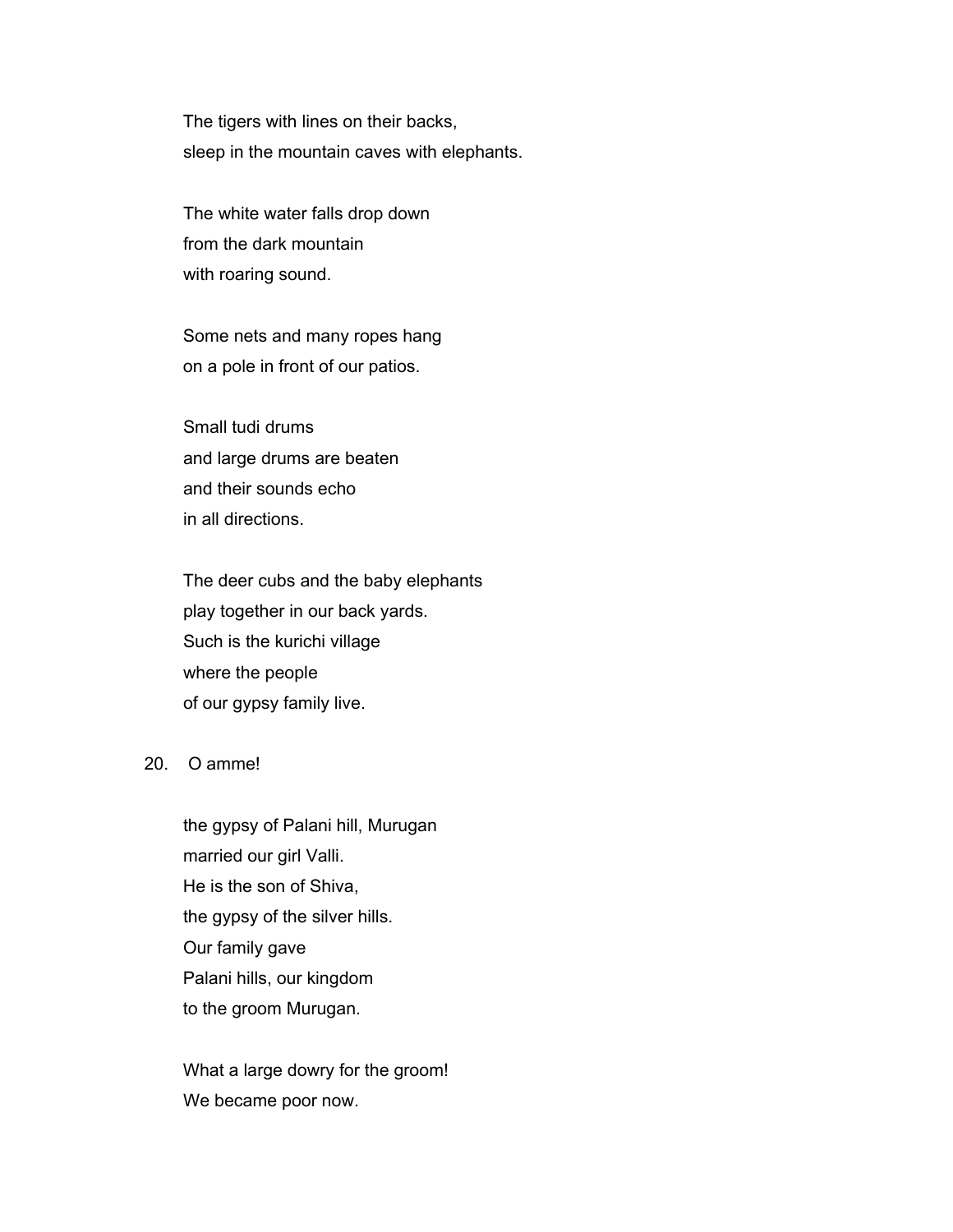There is no oil for our children's hair, or new clothes for their waists.

 Also, my husband, the gypsy man brought a new wife, that thief ! Now there is no porridge for my husband or for me now.

### 21 O ammel

 I have been to various pilgrimages --- Kudal, Punavaayil, Piraan malai, Thirupparangundram, Kutraalam,Thirumaappanur, Puvanam, Thirunelveli, Edaham, Aadaanai, Thirukkaanapper, Thiruchuliyal, Raameswaram and Thirupputtur.

 I have been to the Tamil Pandyan country, ruled by our fish-eyed goddess. I love the Pandyan country and other countries as my own.

 I wandered around many hills and forests and told kuri. This is the way I have spent my life. If I do not do this, my husband will not get any porridge.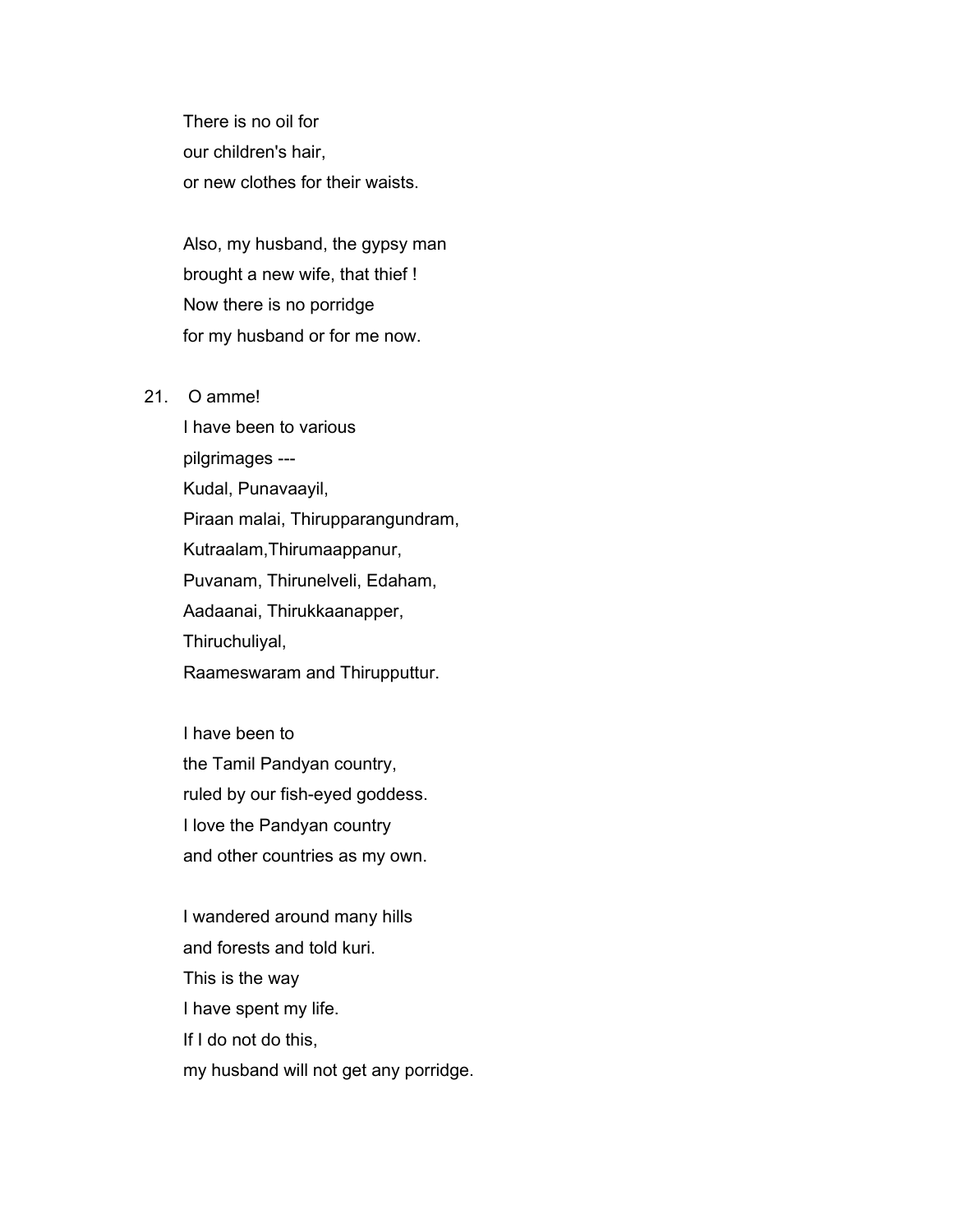### 22. O amme!

 my grandmother, lovely as a blooming creeper, is the younger sister of Valli, who is decorated with golden bracelets. My grandmother told me that the earth goddess stays shinning on the chest of the handsome god Vishnu.

 My grandmother also told me that Saraswathi, the goddess of all arts, is the elder sister of my mother and she stays on the divine tongue of Brahma who stays on a Lotus.

 Indrani, the beautiful wife of Indra embraces him. She is our mother who gave birth to us.

 There is no limit to all the kuris that I have told people. In front of the Kannimaar, I promise, I do not lie. Whatever we, the gypsies say, will come true.

#### 23. O amme!

 on the day Thadaadagai was born, looking at her face I said that she will rule the whole world.

Another day, I looked at her palms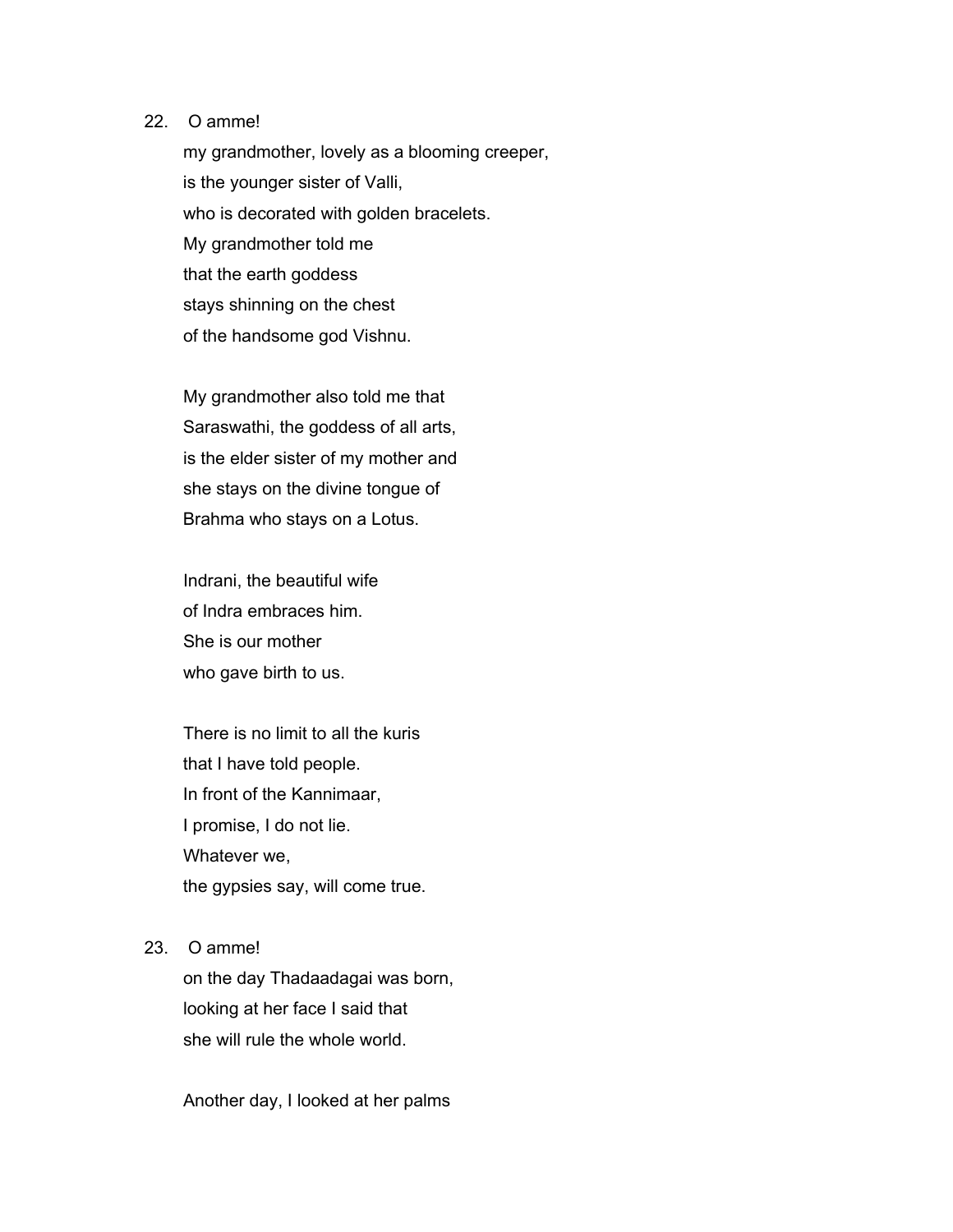and said that god Shiva will be her husband.

 Looking at the signs on her body, I said that she will give birth to a boy and he will become a king.

 All the kuris that I have said will happen. Now I will tell you all the thoughts in your mind. Listen, amme.

24. O amme! your eyes are sharp like spears in a battle.

> Give me porridge for one time, some oil for my little hair and one dress. I will tell you all that you have in your mind.

 I will look into your future, present and past carefully. I will tell you what will happen in your future. It is not a hard thing for our gypsy families to tell one's future.

25. O amme,

 making a paste mixed with sandal and kumkum,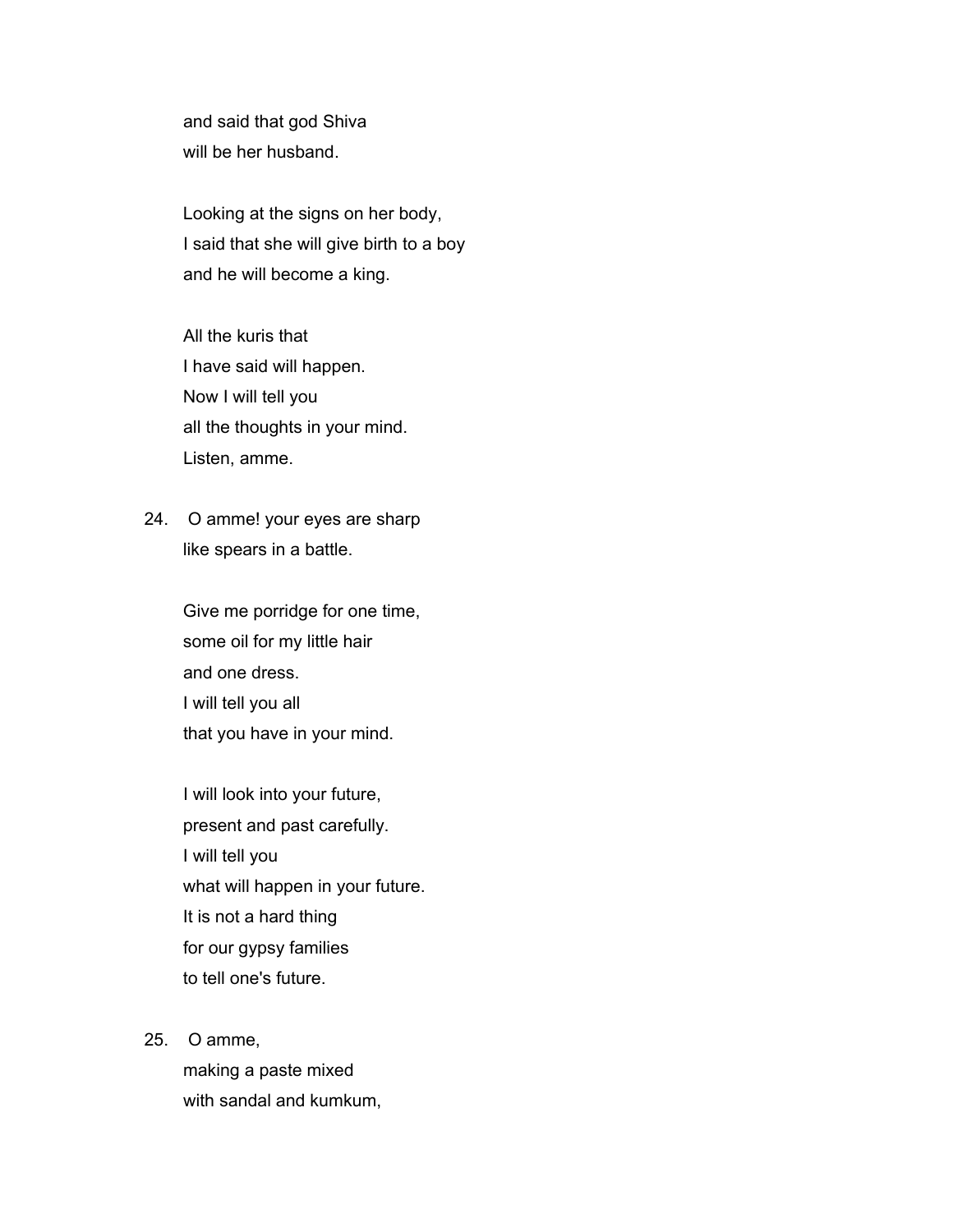smear the floor.

 Decorate the floor with a lovely kolam and spread fragrant smoke over the place.

 Place nine types of precious jewels and many golden things all around four directions of the kolam.

 Place a statue of Ganesa in the Southern corner and decorate him with fragrant flower garlands and arugam grass.

 Pour pure ghee into the lamps, that brighten the place and place a pot full of grains there.

 Worship in your heart, the queen of women, the fish-eyed goddess, sweet as nectar.

26. O amme,

 measure three measures of Paddy and three handful of paddy, and bring it.

 Place a measure of paddy in a winnow. and place it in the front of the worship.

 I split one measure of that paddy into three parts.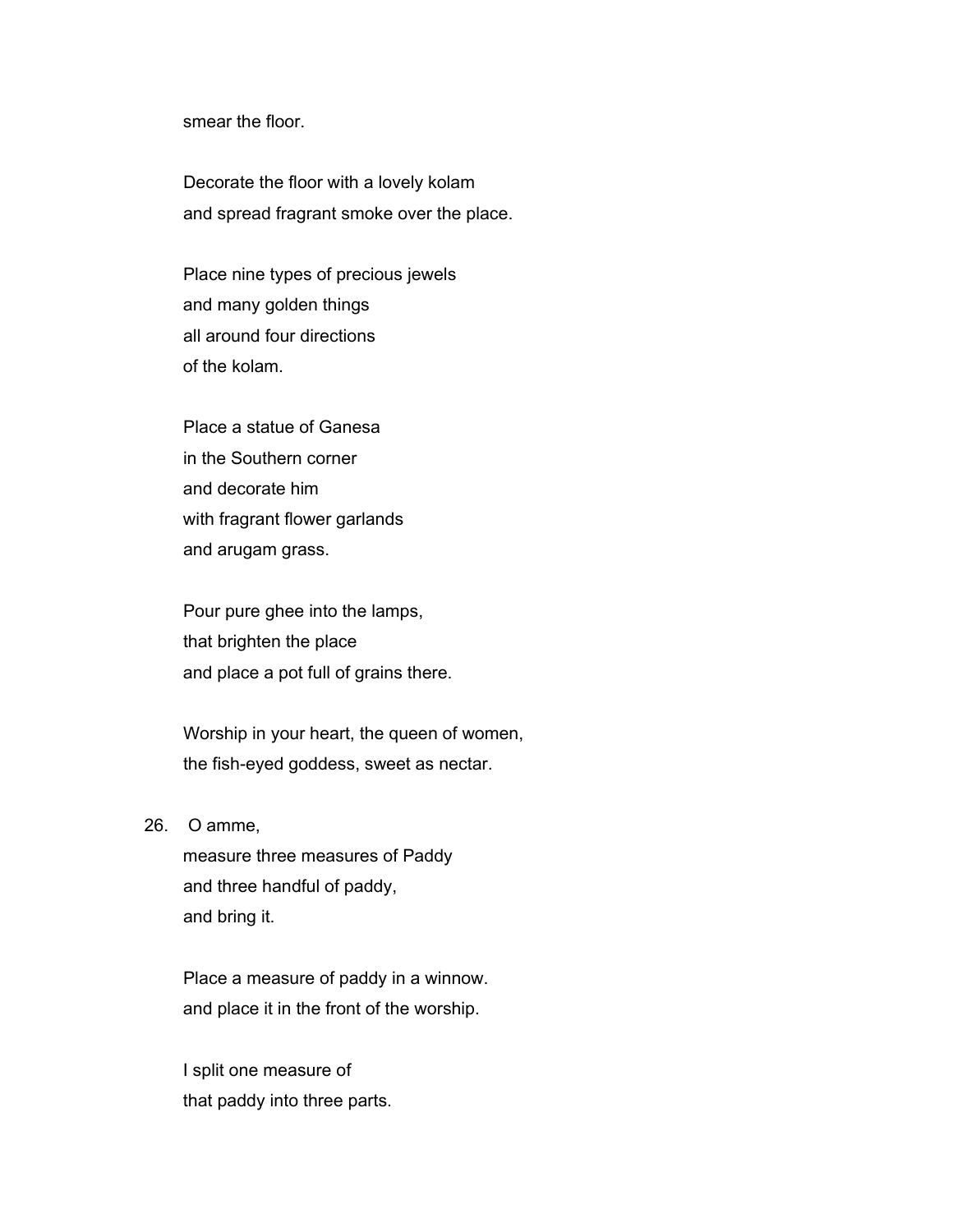I wanted to count them as two pairs, but it became one pair and one part?

 Even before I think of him, god Ganesa of Velvi hills, came and risen here. Whatever you wish, will be fulfilled within the time of one blinking his eyes.

 This is the promise I make. Our family goddess, the virgin ones know that my kuri will never go wrong. You will see.

# 27. O amme,

 when you measured the paddy, the lizard that stays in the right corner gave us a good prophesy.

 See, Words of chase women and sneezing are all signs of good luck indeed.

 The hooting of an owl that lives on a beautiful branch is a sign of good luck.

### 28. O amme,

show me your palms, show me.

 Your palms measure precious gold and nine types of jewels.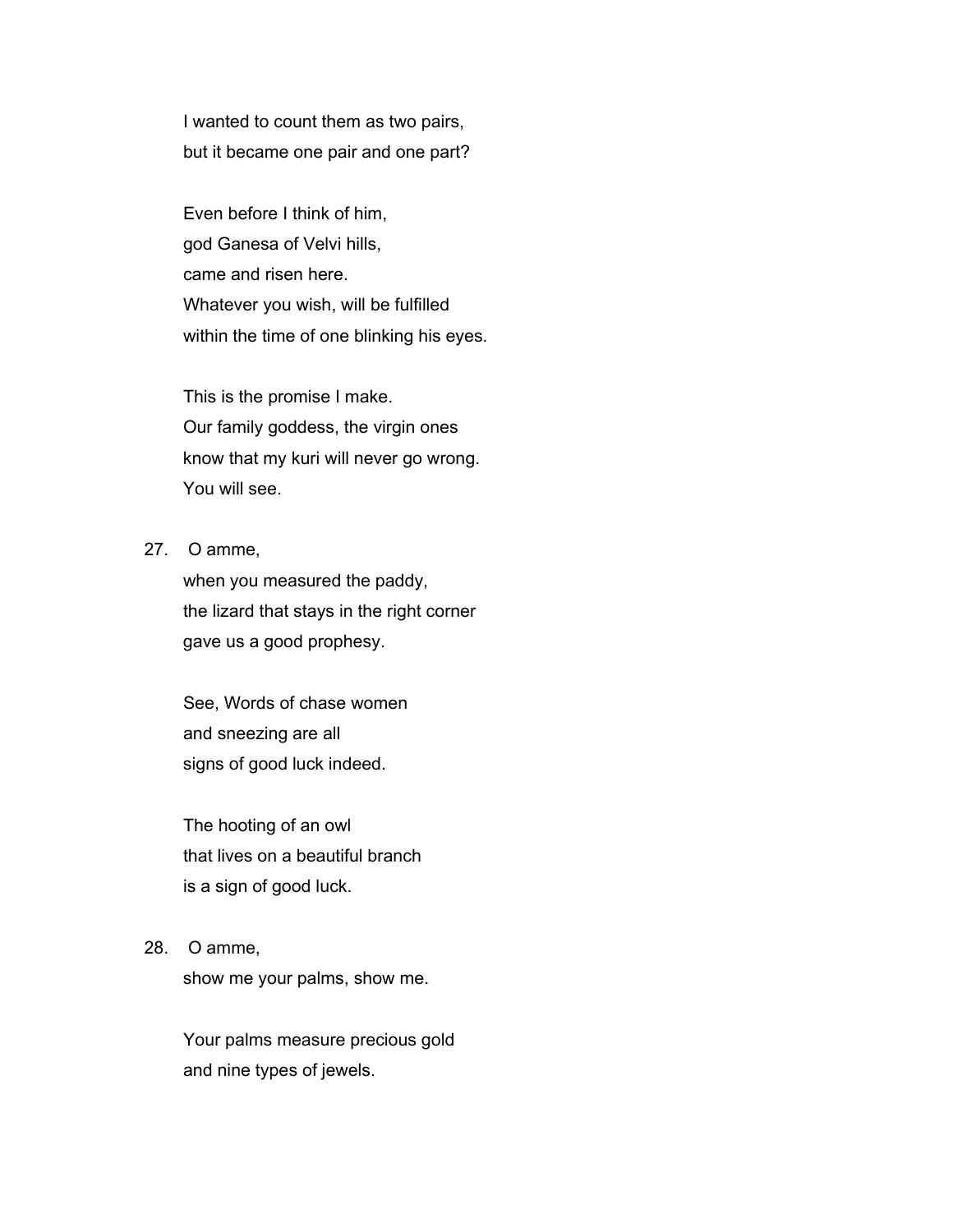If you pick flowers swarming with bees, your soft hands may hurt.

 Your hands give nine types of wealth to the poor who suffer.

 Your hands as beautiful as blooming lotuses, will embrace the arms of the god Chokkanaadar.

 Your hands worship the goddess of the world, our queen of Madurai, the fish-eyed goddess.

29. O amme,

 when I hold your lovely palms in my hands, the kuri says that Abhisheka Chokkar will give his grace to you and embrace you.

 When I worship the west folding my hands, the kuri says that Shiva will come and join you in the evening. See, when I put my hands on your hands, the kuri says that all your wishes will be fulfilled.

 O amme, when I put my hands on your beautiful abdomen, the kuri says that you will get sixteen children.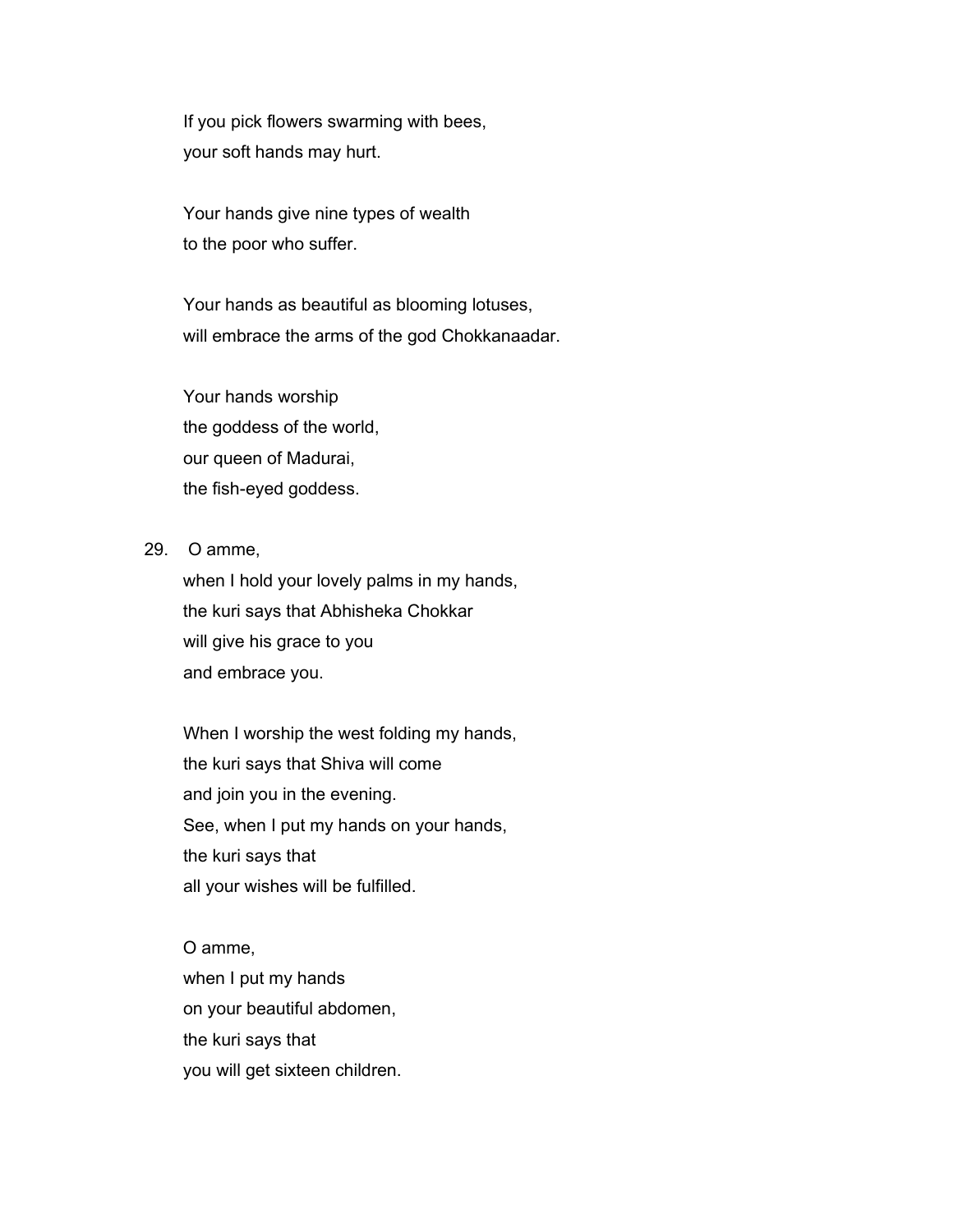30. The prosperous lines on your hands tells me that you will be rich.

> The good luck lines on your hands tell me that you will embrace the handsome majestic arms of the king of southern Madurai.

 I have not seen such great lines on the hands of any other than you. You also have a mark of fortune on your arms

 Worship the fish-eyed goddess. All your wish will become true.

- 31. Potiya mountain is covered with cool dew, and white clouds look like a cloth hiding gold. Tell me the name of the queen of southern Potiya hills. Let me praise her.
- 32. Many rivers join the great Vaikai river, but Vaikai does not join the ocean. Tell me the name of the goddess who stays on the cool shore of Vaikai. Let me praise her.
- 33. Auvai, the poet of southern Pandyan country sang the words, 'Love is stronger than a stone' Tell me the name of the queen who rules the Pandyan country. Let me praise her.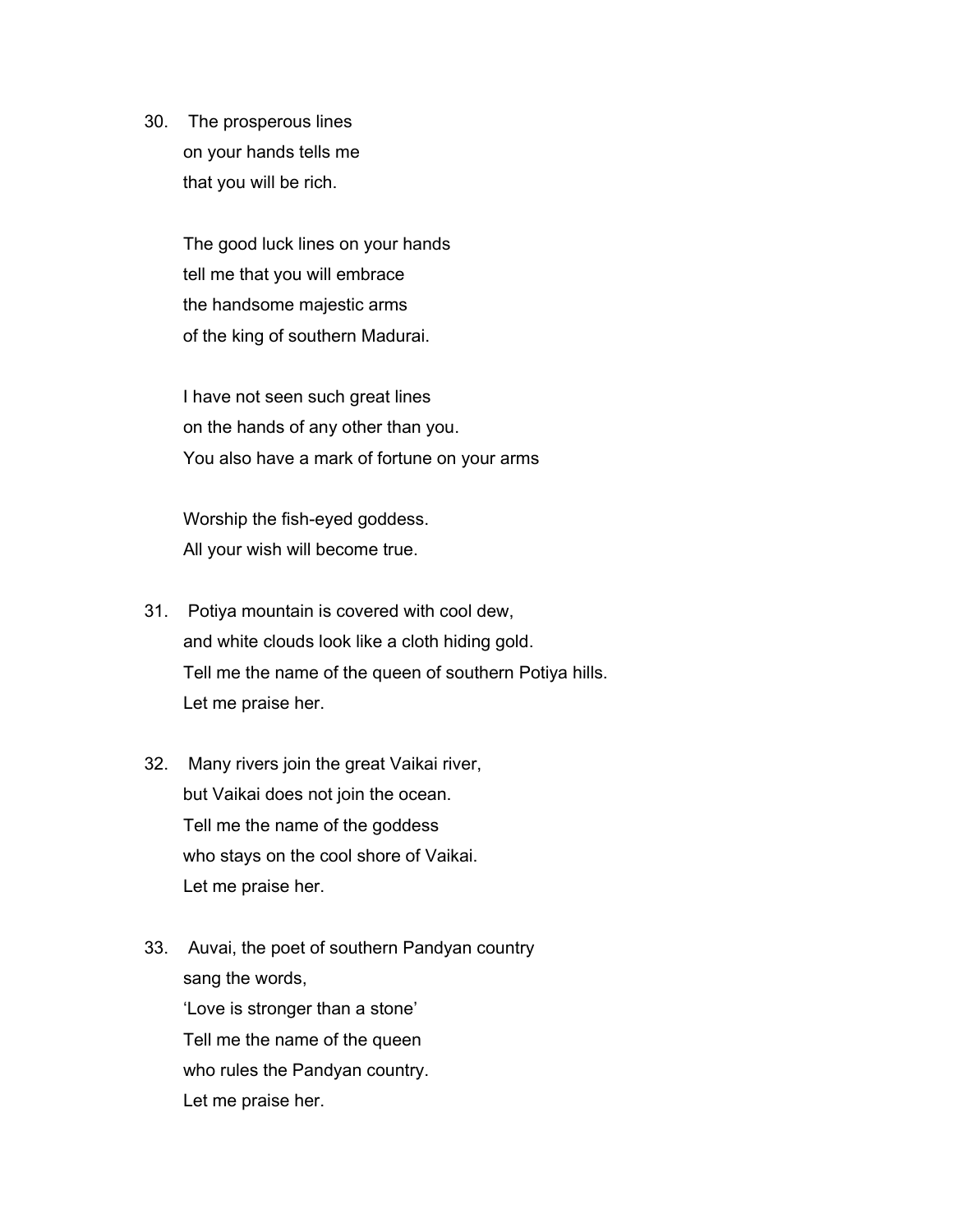- 34. The golden palaces of Kudal city, covered with dark clouds, look like the elephant skin that our pure god Shiva wears. Tell me the name of the queen of Kudal city Let me praise her.
- 35. She is a bitter thing in battles to her enemy kings, who fight with her in all eight directions. But she is as sweet as a sugarcane for our god Shiva. Tell me the name of the one who wears a flower garland swarming with bees. Let me praise her.
- 36. The heroic horses of the Pandya kings defeated the strong horses of the Sun god who circles the earth every day. She is the queen of that Pandyan country. Tell me her name. Let me praise her.
- 37. She rides on an elephant and defeats the kings who rule in all eight directions and they pay her tribute. Tell me the name of that heroic queen. Let me praise her.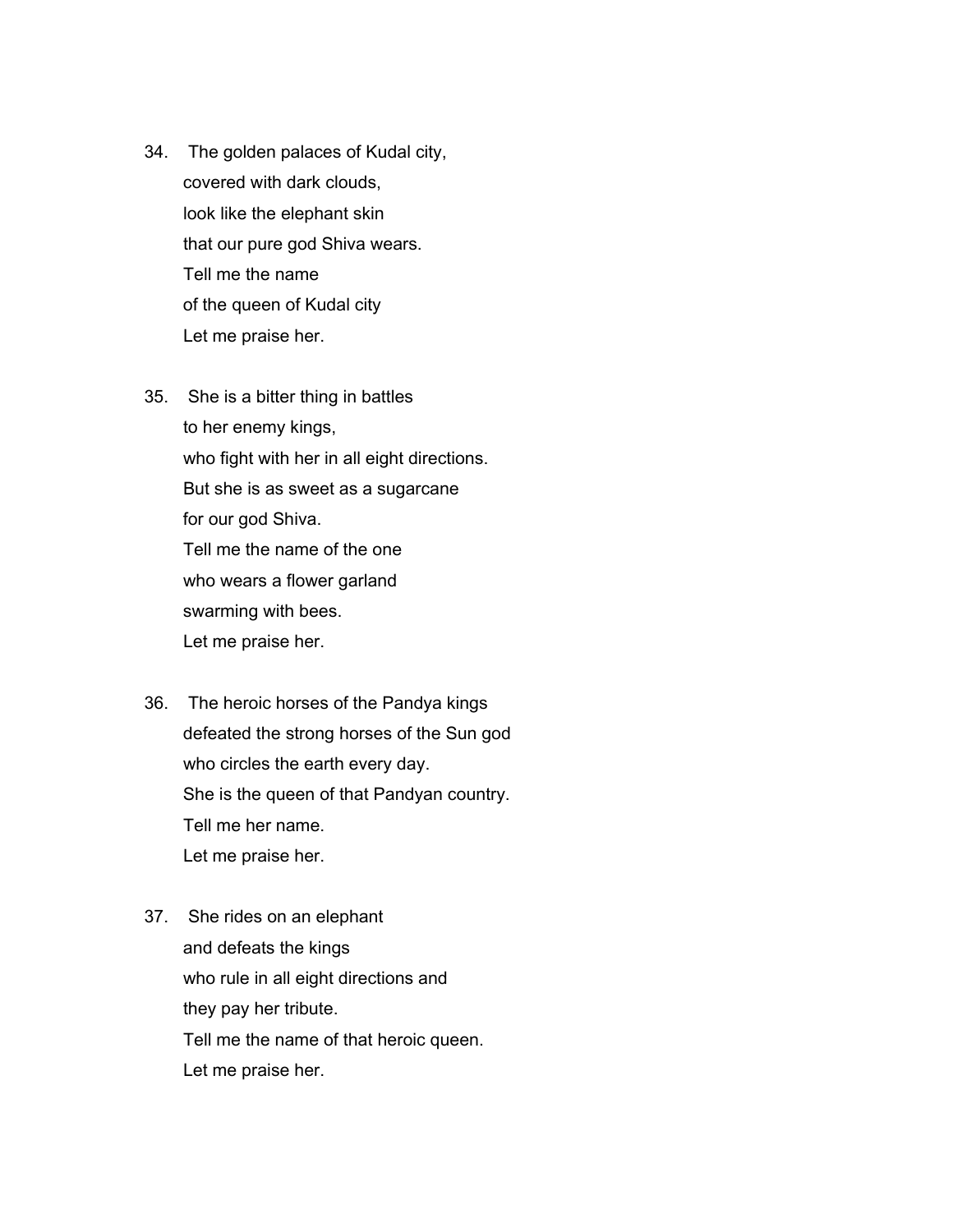- 38. She raised her beautiful fish banner, fought with Shiva, who raised bull banner and conquered him. Because of that, Kama, throwing his five flower arrows, interrupted Shiva's meditation and became victorious. Tell me the name of that queen Let me praise her.
- 39. She rules all the lands and kings in all eight directions. Tell me the name of her and let me praise her.
- 40. The kings who fought ferociously with her, riding on their elephants defeated and bowed to her. She, fresh as a green creeper, is the daughter of Malayadvajan the king of the Himalayas. Let me praise her.
- 41. She wears a shining crown bright as the sun and protects all the lands and the sky. She rules the earth under a white canopy. She is the Abhishekavalli. Let me praise her.
- 42. She looks at our god Shiva bending her bows-like eye brows, and sends to him her looks sharp as arrows.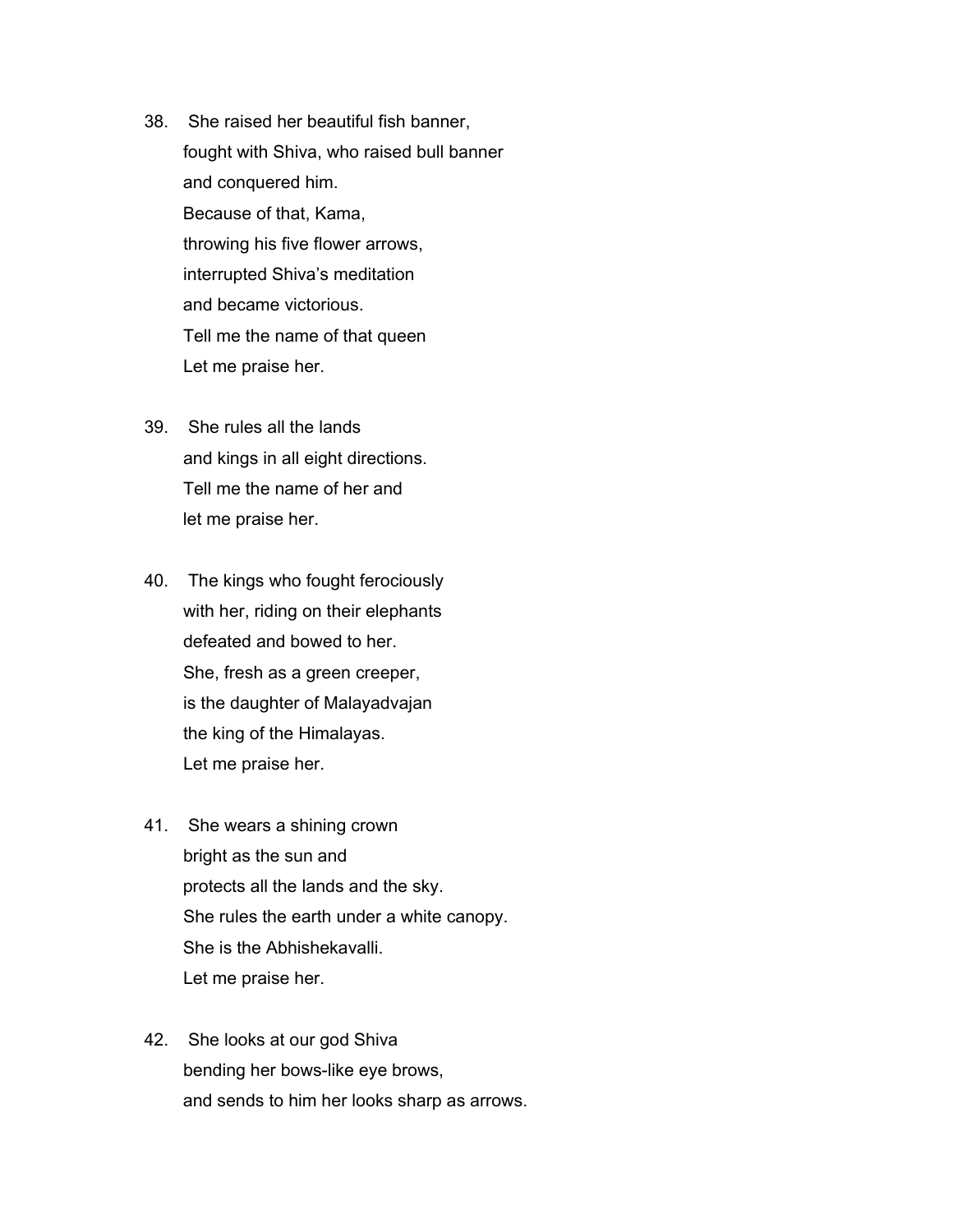Her hair decorated with flowers swarmed with bees. Let me praise her.

- 43. Shiva became a beggar, to remove the curse when god Brahma's head stuck on his palm because Shiva pinched it once. The goddess made that beggar Shiva the king of all seven worlds and he rules them all. Let me praise her.
- 44. She conquered Indra, the king of gods and broke his crown. She gave birth to Ukkira Pandyan who went to the northern mountains and impressed his fish seal She is a gracious one. Let me praise her.
- 45. I praise the divine feet of the goddess that stay on the forest-like Jata of Shiva, fragrant with beautiful kondrai blossoms, dripping with honey and shining with crescent moon.
- 46. Even though Shiva is omnipresent, when he drank terrible poison, the goddess, the fragrant creeper, changed that into nectar. Let me praise her.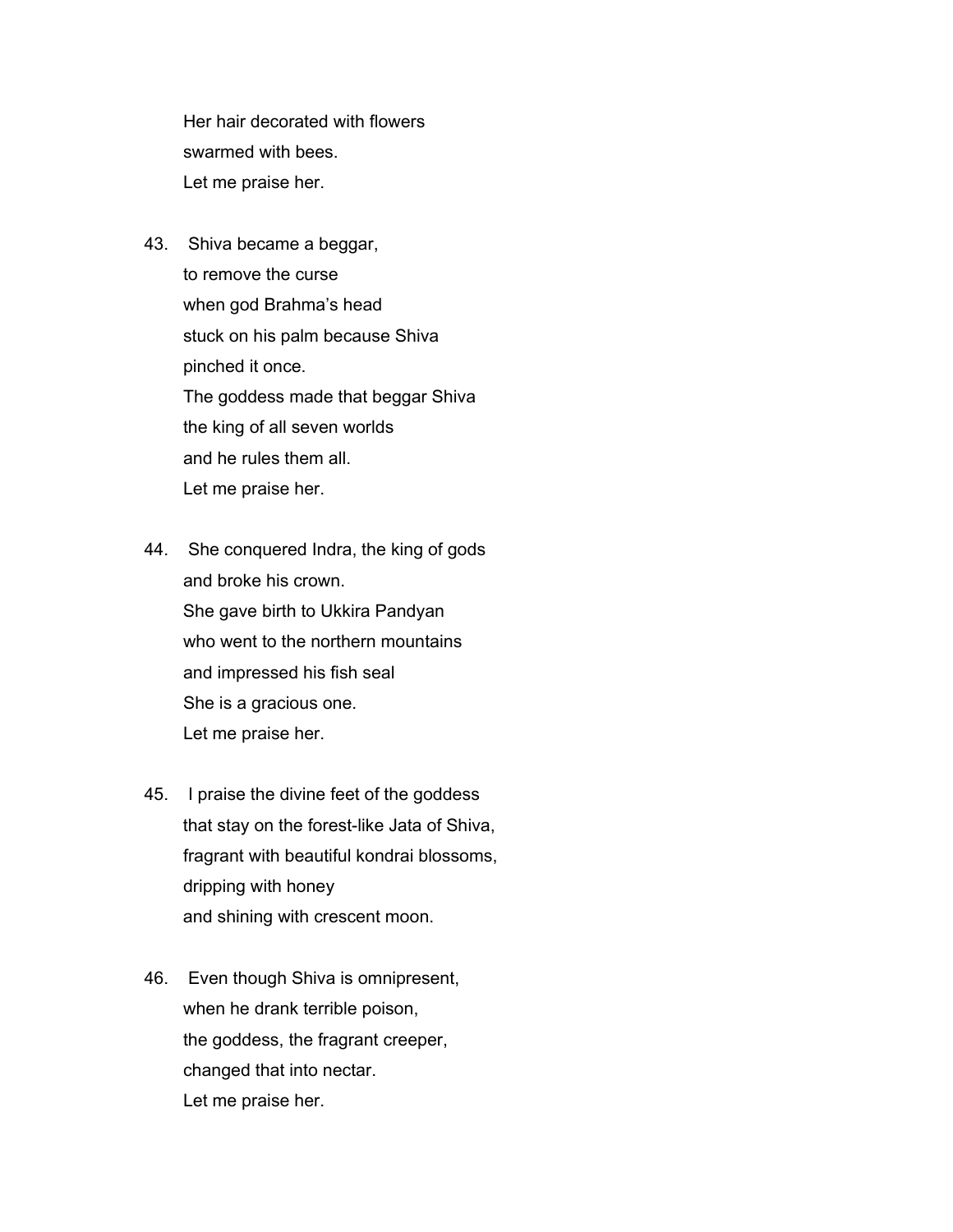- 47. All the worlds are her sand castles and the goddess wearing shining bangles, plays in it with crazy Shiva building and building those castles. Let me praise her.
- 48. She embraces Shiva and impresses the marks of her breasts and bangles on his chest. Her lovely hair is decorated with flowers swarmed with a bees. Let me praise her.
- 49. She is an unique goddess. She is the life of all creatures. She is not anything, and she is everything. Let me praise her.
- 50. God Shiva, Pazhi anjicchokkar stays in Kudal city where Tamil flourishes. The fish-eyed goddess, as sweet as nectar stays with Shiva and rules the Pandyan land. Let me praise her.
- 51. Let water be abundant. Let the grace of the pure god Shiva of Tamil kudal city, spread everywhere. Let it rain. Let the divine grace of the fish-eyed goddess spread everywhere.